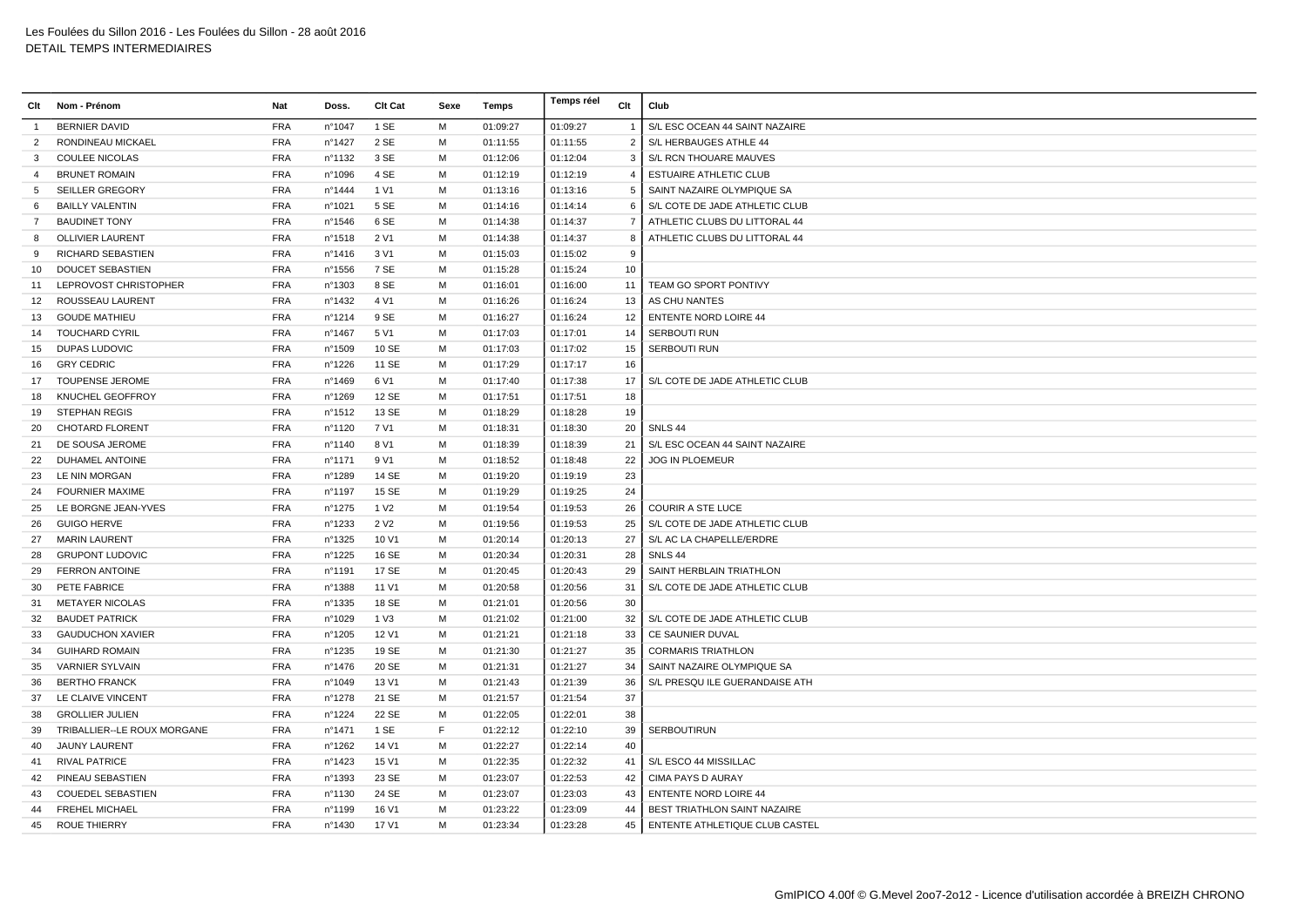|    | Clt Nom - Prénom              | Nat        | Doss.  | Clt Cat          | Sexe | Temps    | Temps réel | Clt | Club                           |
|----|-------------------------------|------------|--------|------------------|------|----------|------------|-----|--------------------------------|
| 46 | DELAFENETRE ALDO              | <b>FRA</b> | nº1142 | 18 V1            | M    | 01:23:55 | 01:23:54   | 48  |                                |
| 47 | NICOLAS ANTHONY               | <b>FRA</b> | n°1365 | 25 SE            | М    | 01:23:55 | 01:23:39   | 46  |                                |
| 48 | <b>HAMON ADRIEN</b>           | <b>FRA</b> | n°1246 | 26 SE            | M    | 01:23:56 | 01:23:48   | 47  | <b>ESTUAIRE ATHLETIC CLUB</b>  |
| 49 | <b>JUDIC DAVID</b>            | <b>FRA</b> | nº1557 | 19 V1            | м    | 01:24:27 | 01:24:19   | 49  |                                |
| 50 | <b>GUIHARD LAURENT</b>        | <b>FRA</b> | n°1234 | 27 SE            | м    | 01:24:29 | 01:24:26   | 52  | <b>CORMARIS TRIATHLON</b>      |
| 51 | PERROCHEAU Vincent            | <b>FRA</b> | n°1491 | 20 V1            | M    | 01:24:29 | 01:24:24   | 51  | AS CHU NANTES                  |
| 52 | PEDRONO STEPHANE              | <b>FRA</b> | n°1386 | 28 SE            | M    | 01:24:45 | 01:24:37   | 54  |                                |
| 53 | <b>NEAU LAURENT</b>           | <b>FRA</b> | n°1363 | 21 V1            | M    | 01:24:48 | 01:24:34   | 53  | <b>RACING CLUB NANTAIS*</b>    |
| 54 | <b>FOUCHER YANN</b>           | <b>FRA</b> | n°1195 | 22 V1            | M    | 01:24:50 | 01:24:22   | 50  | <b>RACING CLUB NANTAIS*</b>    |
| 55 | <b>BOURON MICKAEL</b>         | <b>FRA</b> | n°1078 | 29 SE            | м    | 01:25:04 | 01:24:57   | 55  |                                |
| 56 | PASCAUD BENOIT                | <b>FRA</b> | n°1381 | 3 V <sub>2</sub> | M    | 01:25:13 | 01:25:11   | 56  | S/L CANTON DU LOROUX BOTTEREAU |
| 57 | <b>DURAND LOIC</b>            | <b>FRA</b> | n°1498 | 4 V <sub>2</sub> | M    | 01:25:40 | 01:25:38   | 58  | MS CHANTENAY NANTES            |
| 58 | <b>SURGET NICOLAS</b>         | <b>FRA</b> | n°1542 | 30 SE            | м    | 01:25:44 | 01:25:32   | 57  |                                |
| 59 | <b>MONARD CHRISTOPHE</b>      | <b>FRA</b> | n°1344 | 23 V1            | M    | 01:25:46 | 01:25:40   | 59  | S/L COTE DE JADE ATHLETIC CLUB |
| 60 | <b>CRANO ANTOINE</b>          | <b>FRA</b> | nº1134 | 31 SE            | M    | 01:25:55 | 01:25:44   | 60  |                                |
| 61 | DENIAUD LUDOVIC               | <b>FRA</b> | nº1148 | 24 V1            | M    | 01:25:56 | 01:25:55   | 62  | S/L COTE DE JADE ATHLETIC CLUB |
| 62 | ORIEUX GUILLAUME              | <b>FRA</b> | n°1371 | 32 SE            | M    | 01:25:57 | 01:25:46   | 61  |                                |
| 63 | <b>LOMELET DOMINIQUE</b>      | <b>FRA</b> | nº1312 | 25 V1            | M    | 01:25:58 | 01:25:56   | 63  | S/L ST ANDRE DES EAUX          |
| 64 | <b>FALQUE JEAN-FRANCOIS</b>   | <b>FRA</b> | n°1181 | 26 V1            | м    | 01:26:06 | 01:26:01   | 64  | <b>MS CHANTENAY NANTES</b>     |
| 65 | <b>CHAUVET MATHIEU</b>        | <b>FRA</b> | n°1552 | 33 SE            | м    | 01:26:07 | 01:26:02   | 65  |                                |
| 66 | ORY YOANN                     | <b>FRA</b> | n°1502 | 34 SE            | м    | 01:26:12 | 01:26:07   | 66  |                                |
| 67 | TALBOURDET JEAN FRANCOIS      | <b>FRA</b> | n°1527 | 35 SE            | M    | 01:26:19 | 01:26:16   | 67  | SNLS <sub>44</sub>             |
| 68 | <b>BESSAC DENIS</b>           | <b>FRA</b> | n°1051 | 2 V3             | M    | 01:26:21 | 01:26:19   | 68  | PAYS DE LANDERNEAU ATHLETISME  |
| 69 | <b>FAVREAU JEROME</b>         | <b>FRA</b> | nº1186 | 36 SE            | M    | 01:26:31 | 01:26:28   | 69  |                                |
| 70 | <b>BLOUET LOIC</b>            | <b>FRA</b> | n°1066 | 5 V <sub>2</sub> | M    | 01:26:49 | 01:26:46   | 70  | SAINT NAZAIRE OLYMPIQUE SA     |
| 71 | <b>BLANCONNIER CHRISTOPHE</b> | <b>FRA</b> | n°1062 | 27 V1            | м    | 01:26:53 | 01:26:49   | 71  | <b>SC ORVAULT</b>              |
| 72 | <b>FARES ANTHONY</b>          | <b>FRA</b> | n°1182 | 37 SE            | м    | 01:26:59 | 01:26:55   | 72  |                                |
| 73 | RIVALLAND JEAN LUC            | <b>FRA</b> | n°1424 | 28 V1            | M    | 01:27:21 | 01:27:19   | 74  | <b>AIRBUS RUNNING</b>          |
| 74 | <b>THOMAS ALAIN</b>           | <b>FRA</b> | n°1458 | 3 <sub>V</sub> 3 | M    | 01:27:28 | 01:27:22   | 75  | <b>ESTUAIRE ATHLETIC CLUB</b>  |
| 75 | MITAILLE LAETITIA             | <b>FRA</b> | nº1342 | 2 SE             | F    | 01:27:33 | 01:27:29   | 77  | S/L PRESQU ILE GUERANDAISE ATH |
| 76 | <b>RICOUL FRANCOIS</b>        | <b>FRA</b> | n°1419 | 38 SE            | M    | 01:27:39 | 01:27:25   | 76  |                                |
| 77 | <b>TROLIO LUDOVIC</b>         | <b>FRA</b> | n°1472 | 39 SE            | м    | 01:27:46 | 01:27:16   | 73  |                                |
| 78 | <b>MAUDET VINCENT</b>         | <b>FRA</b> | n°1328 | 29 V1            | м    | 01:28:05 | 01:28:02   | 79  | ATHLETIC CLUBS DU LITTORAL 44* |
| 79 | LE GUILLOU PHILIPPE           | <b>FRA</b> | n°1285 | 40 SE            | M    | 01:28:14 | 01:28:08   | 80  |                                |
| 80 | DOUAUD MICKAEL                | <b>FRA</b> | n°1160 | 41 SE            | м    | 01:28:19 | 01:27:45   | 78  | AL BOUGUENAIS                  |
| 81 | ACQUEBERGE ERIC               | <b>FRA</b> | n°1003 | 6 V <sub>2</sub> | M    | 01:28:23 | 01:28:19   | 81  | ASSOCIATION SPORTIVE MARATHON  |
| 82 | <b>MONTAMAT STEPHANE</b>      | <b>FRA</b> | nº1346 | 30 V1            | M    | 01:28:29 | 01:28:26   | 82  |                                |
| 83 | <b>LAUNAY CHRISTIAN</b>       | <b>FRA</b> | n°1273 | 31 V1            | M    | 01:28:32 | 01:28:29   | 83  |                                |
| 84 | <b>LECERF PASCAL</b>          | <b>FRA</b> | nº1534 | 7 V <sub>2</sub> | M    | 01:28:37 | 01:28:34   | 86  |                                |
| 85 | <b>DUCHENE DAMIEN</b>         | <b>FRA</b> | n°1168 | 42 SE            | M    | 01:28:37 | 01:28:31   | 85  | SAINT HERBLAIN TRIATHLON       |
| 86 | <b>HINAULT ANTHONY</b>        | <b>FRA</b> | n°1254 | 43 SE            | м    | 01:28:41 | 01:28:29   | 84  |                                |
| 87 | PANHELLEUX DAMIEN             | <b>FRA</b> | n°1378 | 44 SE            | м    | 01:28:43 | 01:28:36   | 87  |                                |
| 88 | REDSLOB ARNAUD                | <b>FRA</b> | n°1408 | 32 V1            | м    | 01:28:43 | 01:28:40   | 90  |                                |
| 89 | <b>COMBEAU JEAN</b>           | <b>FRA</b> | n°1125 | 8 V <sub>2</sub> | M    | 01:28:44 | 01:28:39   | 89  | S/L COTE DE JADE ATHLETIC CLUB |
| 90 | <b>ANTUNES NELSON</b>         | <b>FRA</b> | n°1011 | 45 SE            | M    | 01:28:45 | 01:28:38   | 88  | S/L COTE DE JADE ATHLETIC CLUB |
|    |                               |            |        |                  |      |          |            |     |                                |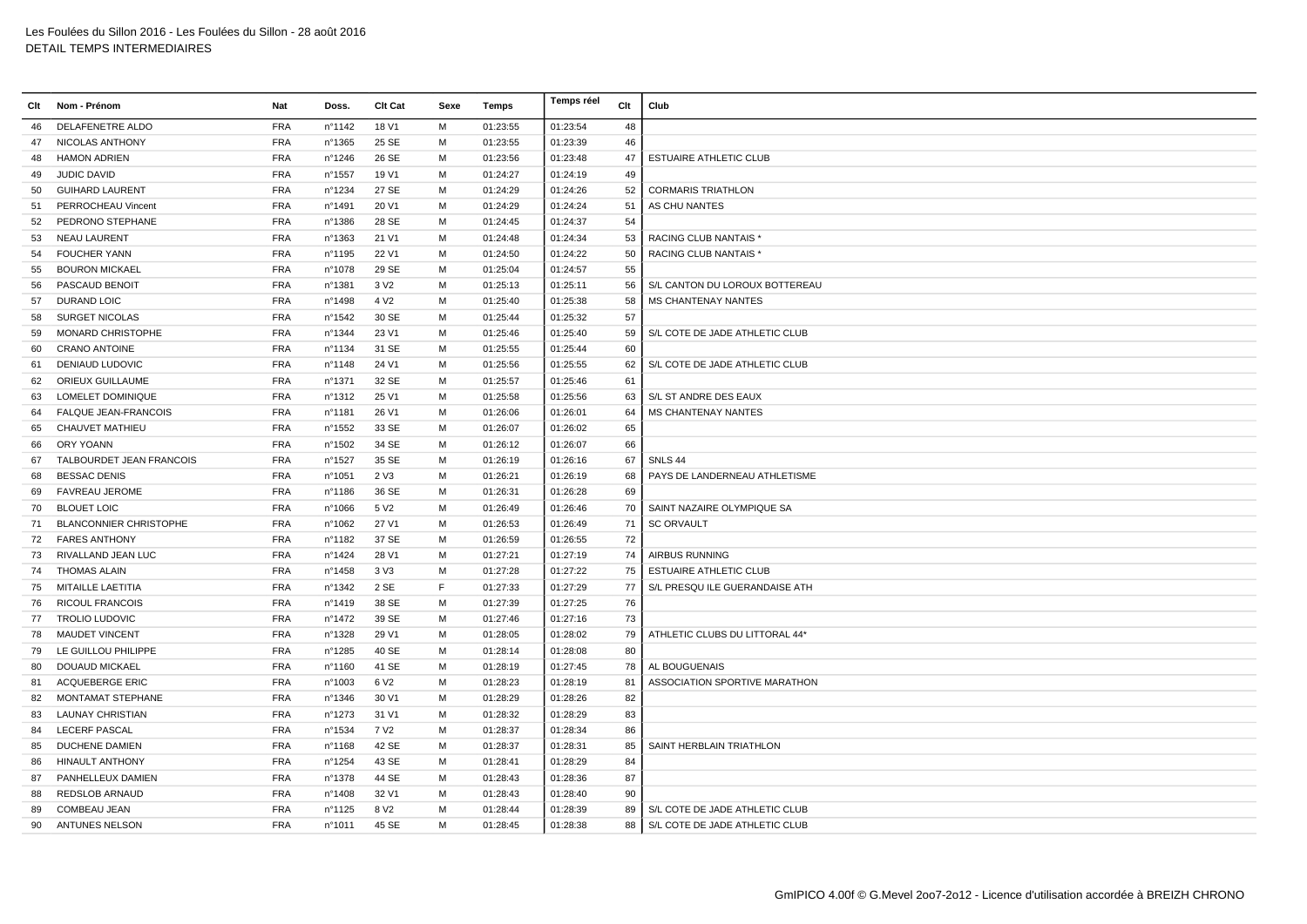| Clt | Nom - Prénom               | Nat        | Doss.  | <b>Clt Cat</b>    | Sexe | Temps    | Temps réel | Clt | Club                          |
|-----|----------------------------|------------|--------|-------------------|------|----------|------------|-----|-------------------------------|
| 91  | <b>BIGNAN NICOLAS</b>      | <b>FRA</b> | n°1056 | 46 SE             | M    | 01:28:52 | 01:28:44   | 91  |                               |
| 92  | <b>BACHELIER SEBASTIEN</b> | <b>FRA</b> | n°1020 | 47 SE             | M    | 01:28:58 | 01:28:51   | 92  | NORD VENDEE ATHLETISME        |
| 93  | <b>CERISEL CHRISTOPHE</b>  | <b>FRA</b> | n°1106 | 33 V1             | M    | 01:29:10 | 01:29:06   | 93  |                               |
| 94  | <b>REMAUD LAURENT</b>      | <b>FRA</b> | n°1409 | 48 SE             | M    | 01:29:18 | 01:29:08   | 94  |                               |
| 95  | <b>COUE STEPHANE</b>       | <b>FRA</b> | n°1129 | 34 V1             | M    | 01:29:29 | 01:29:13   | 95  | SNLS 44                       |
| 96  | <b>DOLU CYRIL</b>          | <b>FRA</b> | n°1159 | 49 SE             | M    | 01:29:29 | 01:29:20   | 96  |                               |
| 97  | LE ROY YANN                | <b>FRA</b> | n°1292 | 35 V1             | M    | 01:29:40 | 01:29:32   | 97  | NORD VENDEE ATHLETISME        |
| 98  | <b>BELLIOT SEBASTIEN</b>   | <b>FRA</b> | n°1038 | 36 V1             | M    | 01:29:41 | 01:29:35   | 98  | SAINT NAZAIRE OLYMPIQUE SA    |
| 99  | <b>GUYOMARD FRANCK</b>     | <b>FRA</b> | n°1243 | 9 V <sub>2</sub>  | M    | 01:29:57 | 01:29:43   | 99  | <b>COURIR A STE LUCE</b>      |
| 100 | <b>ROUX JULIEN</b>         | <b>FRA</b> | n°1433 | 50 SE             | M    | 01:29:58 | 01:29:45   | 100 |                               |
|     | 101 LEVEQUE ERIC           | <b>FRA</b> | n°1307 | 37 V1             | M    | 01:30:10 | 01:30:01   | 101 | S/L AC LA CHAPELLE/ERDRE      |
|     | 102 BERTHEMET PHILPPE      | <b>FRA</b> | n°1048 | 10 V <sub>2</sub> | M    | 01:30:20 | 01:30:13   | 102 |                               |
|     | 103 MERLET DAVID           | <b>FRA</b> | n°1510 | 51 SE             | M    | 01:30:30 | 01:30:18   | 103 |                               |
|     | 104 NATTIER JOSSELIN       | <b>FRA</b> | n°1361 | 52 SE             | M    | 01:30:35 | 01:30:24   | 104 |                               |
| 105 | <b>BOUTIN TANGUY</b>       | <b>FRA</b> | n°1080 | 38 V1             | M    | 01:30:37 | 01:30:35   | 105 | SAINT NAZAIRE OLYMPIQUE SA    |
|     | 106 DESPLANCHES FRANCK     | <b>FRA</b> | n°1155 | 39 V1             | M    | 01:30:37 | 01:30:35   | 106 |                               |
| 107 | AMIGOU JEAN-PHILIPPE       | <b>FRA</b> | n°1009 | 40 V1             | M    | 01:30:46 | 01:30:36   | 107 | <b>SC ORVAULT</b>             |
| 108 | ROUXEL BERNARD             | <b>FRA</b> | nº1434 | 11 V <sub>2</sub> | M    | 01:30:53 | 01:30:50   | 109 |                               |
| 109 | <b>BODIN BERNARD</b>       | <b>FRA</b> | n°1068 | 4 V3              | M    | 01:30:59 | 01:30:46   | 108 | AS CHU NANTES                 |
|     | 110 BRETAUDEAU DAVID       | <b>FRA</b> | n°1083 | 41 V1             | M    | 01:31:16 | 01:31:11   | 113 |                               |
|     | 111 BEZARD TONY            | <b>FRA</b> | n°1053 | 42 V1             | M    | 01:31:17 | 01:31:10   | 112 | BEST TRIATHLON SAINT NAZAIRE  |
|     | 112 CALARD ROMUALD         | <b>FRA</b> | n°1103 | 43 V1             | M    | 01:31:19 | 01:31:04   | 110 |                               |
|     | 113 HUITRIC FABIEN         | <b>FRA</b> | n°1257 | 53 SE             | M    | 01:31:21 | 01:31:08   | 111 | RACING CLUB NANTAIS *         |
|     | 114 CRUSSON GILLES         | <b>FRA</b> | nº1136 | 5 V3              | M    | 01:31:24 | 01:31:24   | 114 |                               |
|     | 115 PHELIPPEAU XAVIER      | <b>FRA</b> | n°1390 | 12 V <sub>2</sub> | M    | 01:31:39 | 01:31:31   | 115 |                               |
|     | 116 MACE WILLY             | <b>FRA</b> | n°1320 | 44 V1             | M    | 01:31:47 | 01:31:32   | 116 |                               |
|     | 117 LECHON PATRICK         | <b>FRA</b> | n°1529 | 13 V <sub>2</sub> | M    | 01:32:04 | 01:31:50   | 117 |                               |
|     | 118 MORINEAU PHILIPPE      | <b>FRA</b> | n°1352 | 14 V <sub>2</sub> | M    | 01:32:12 | 01:32:08   | 119 |                               |
|     | 119 LEROUX PATRICK         | <b>FRA</b> | n°1306 | 15 V <sub>2</sub> | M    | 01:32:16 | 01:32:08   | 120 | S/L ST ANDRE DES EAUX         |
| 120 | <b>BENSAOUCHA DJAMEL</b>   | <b>FRA</b> | n°1043 | 16 V <sub>2</sub> | M    | 01:32:21 | 01:32:14   | 121 | <b>ESTUAIRE ATHLETIC CLUB</b> |
| 121 | ELZEA RONALD               | <b>FRA</b> | n°1521 | 54 SE             | M    | 01:32:33 | 01:32:29   | 123 |                               |
|     | 122 PIPARD JOHANN          | <b>FRA</b> | n°1394 | 45 V1             | M    | 01:32:37 | 01:32:33   | 124 | <b>ENTENTE NORD LOIRE 44</b>  |
|     | 123 DUPONT BERNARD         | <b>FRA</b> | nº1173 | 17 V <sub>2</sub> | M    | 01:32:40 | 01:31:56   | 118 | AL BOUGUENAIS                 |
| 124 | <b>CHAIGNEAU FRANCK</b>    | <b>FRA</b> | n°1107 | 46 V1             | M    | 01:32:40 | 01:32:26   | 122 |                               |
|     | 125 CHEVALIER EMMANUEL     | <b>FRA</b> | n°1117 | 47 V1             | M    | 01:32:47 | 01:32:39   | 125 | ATHLETIC RETZ SUD LAC         |
|     | 126 LELIEVRE MARC          | <b>FRA</b> | n°1301 | 18 V <sub>2</sub> | M    | 01:32:56 | 01:32:43   | 126 |                               |
|     | 127 QUEZEDE BENOIT         | <b>FRA</b> | n°1403 | 55 SE             | M    | 01:32:57 | 01:32:52   | 127 | CARQUEFOU AC                  |
|     | 128 MOREAU PATRICK         | <b>FRA</b> | n°1348 | 6 V3              | M    | 01:33:13 | 01:33:02   | 128 | AS SAINT SYLVAIN D ANJOU      |
| 129 | <b>TORCHAUSSE YVES</b>     | <b>FRA</b> | n°1466 | 19 V <sub>2</sub> | M    | 01:33:27 | 01:33:20   | 129 |                               |
|     | 130 LE ROUZIC DENISE       | <b>FRA</b> | n°1291 | 1 V <sub>2</sub>  | F    | 01:33:35 | 01:33:30   | 131 | ASSOCIATION SPORTIVE MARATHON |
| 131 | <b>LEHEBEL GAEL</b>        | <b>FRA</b> | n°1524 | 56 SE             | M    | 01:33:42 | 01:33:25   | 130 |                               |
|     | 132 LE FELIC CHRISTOPHE    | <b>FRA</b> | n°1281 | 48 V1             | M    | 01:33:44 | 01:33:35   | 132 |                               |
|     | 133 MARCHAND DAVID         | <b>FRA</b> | n°1324 | 57 SE             | M    | 01:33:52 | 01:33:38   | 133 |                               |
|     | 134 FERET SEBASTIEN        | <b>FRA</b> | n°1188 | 58 SE             | м    | 01:33:55 | 01:33:45   | 135 |                               |
|     | 135 ROUAUD DIDIER          | <b>FRA</b> | n°1428 | 59 SE             | M    | 01:34:03 | 01:33:45   | 134 |                               |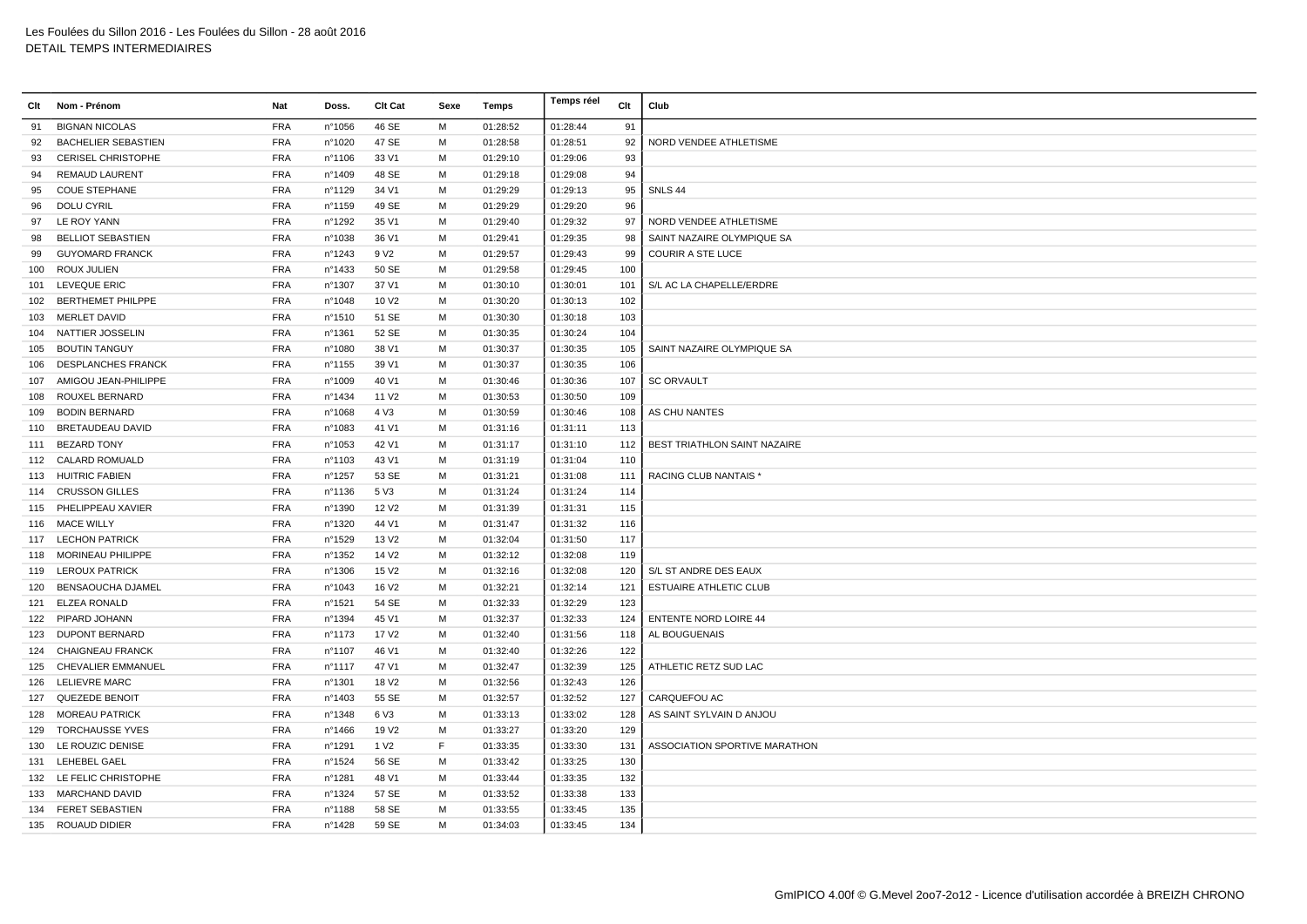| PERRAUD JEAN MARC<br><b>FRA</b><br>nº1387<br>20 V <sub>2</sub><br>М<br>01:34:11<br>01:34:01<br>137<br>136<br><b>FRA</b><br>49 V1<br>М<br><b>BREUILLER CYRIL</b><br>n°1088<br>01:34:17<br>01:34:13<br>138<br>RAID RAID WINE<br>137<br><b>FRA</b><br>CHERRUAU ARMAND PHILIPPE<br>$n^{\circ}$ 1115<br>21 V <sub>2</sub><br>M<br>01:34:20<br>01:33:48<br>136<br>TRIATHLON COTE D AMOUR<br>138<br><b>WALLET LAURENT</b><br><b>FRA</b><br>n°1482<br>50 V1<br>M<br>01:34:34<br>01:34:29<br>141<br>S/L AC LA CHAPELLE/ERDRE<br>139<br>139<br><b>FRA</b><br>22 V <sub>2</sub><br>M<br>01:34:15<br>140<br><b>BARRAUD JACQUE</b><br>n°1023<br>01:34:36<br><b>FRA</b><br>7 V3<br>M<br>01:34:31<br><b>ASMN MAIRIE NANTES</b><br>141 LIVET JACQUES<br>n°1310<br>01:34:44<br>143<br>142 LE MORVAN GREGORY<br><b>FRA</b><br>nº1514<br>60 SE<br>M<br>01:34:35<br>144<br>SNLS 44<br>01:34:46<br><b>FRA</b><br>61 SE<br>M<br>145<br>PIET PIERRE WILLIAM<br>n°1392<br>01:34:47<br>01:34:38<br>143<br><b>FRA</b><br>51 V1<br>142<br><b>DERENNE LAURENT</b><br>n°1151<br>М<br>01:34:48<br>01:34:30<br>144<br><b>FRA</b><br>62 SE<br><b>ENET GWENAEL</b><br>n°1177<br>M<br>01:35:00<br>01:34:52<br><b>ESTUAIRE ATHLETIC CLUB</b><br>146<br>145<br>146 BLOT BRUNO<br><b>FRA</b><br>52 V1<br>M<br>01:35:01<br>01:34:25<br>140<br>AL BOUGUENAIS<br>n°1065<br><b>FRA</b><br>nº1330<br>23 V <sub>2</sub><br>М<br>01:35:06<br>01:34:58<br>149<br>TERRES DE FENETRE<br>147 MAUGIN HERVE<br><b>EVAIN STEPHANE</b><br><b>FRA</b><br>M<br>01:34:52<br>148<br>nº1180<br>53 V1<br>01:35:07<br>148<br><b>FRA</b><br>63 SE<br>M<br>01:35:02<br>150<br>149 GREYO YOHANN<br>n°1221<br>01:35:09<br><b>FRA</b><br>24 V <sub>2</sub><br>M<br>01:35:10<br>01:35:03<br>151<br><b>DUFLOUX GILLES</b><br>nº1170<br>SAINT HERBLAIN TRIATHLON<br>150<br><b>BOCHER CYRILLE</b><br><b>FRA</b><br>54 V1<br>М<br>01:35:14<br>160<br>151<br>n°1067<br>01:35:14<br>155<br><b>BLIN GUILLAUME</b><br><b>FRA</b><br>n°1063<br>64 SE<br>M<br>01:35:20<br>01:35:09<br>152<br><b>FRA</b><br>$n^{\circ}$ 1522<br>65 SE<br>M<br>01:35:21<br>01:35:15<br>161<br>LEFEVRE BERTRAND<br>153<br><b>FRA</b><br>n°1179<br>25 V <sub>2</sub><br>M<br>01:35:21<br>01:35:13<br>159<br>S/L AC LA CHAPELLE/ERDRE<br>ERNOUL JEAN-CLAUDE<br>154<br><b>LECOMTE DIDIER</b><br><b>FRA</b><br>55 V1<br>M<br>01:35:23<br>01:35:10<br>157<br>nº1296<br>155<br><b>FRA</b><br>PATRON PHILIPPE<br>nº1548<br>26 V <sub>2</sub><br>М<br>01:35:23<br>01:35:10<br>158<br>156<br><b>FRA</b><br>66 SE<br>M<br><b>COEDEL FLORIAN</b><br>nº1123<br>01:35:27<br>01:34:52<br>147<br>157<br><b>FRA</b><br>F<br><b>DERRIEN ROZENN</b><br>$n^{\circ}$ 1152<br>3 SE<br>01:35:28<br>01:35:23<br>163<br>CARQUEFOU AC<br>158<br><b>FRA</b><br><b>MINIER PIERRE</b><br>n°1341<br>27 V <sub>2</sub><br>M<br>01:35:31<br>01:35:16<br>162<br>159<br><b>FRA</b><br><b>FERRAND PATRICK</b><br>n°1189<br>28 V <sub>2</sub><br>M<br>01:35:32<br>01:35:08<br>154<br>AS CHU NANTES<br>160<br><b>FRA</b><br>1 ES<br>M<br>01:35:09<br>156<br><b>FAVREAU ARTHUR</b><br>nº1185<br>01:35:33<br>161<br><b>FRA</b><br>67 SE<br>M<br>162 FLUCKIGER CEDRIC<br>n°1193<br>01:35:33<br>01:35:07<br>153<br><b>RACING CLUB NANTAIS*</b><br><b>FRA</b><br>M<br>01:35:07<br>163<br><b>QUIRION MICHAEL</b><br>n°1405<br>56 V1<br>01:35:36<br>152<br><b>FRA</b><br>68 SE<br>01:35:46<br>01:35:40<br>n°1493<br>M<br>166<br>AS CHU NANTES<br><b>BIET Anthony</b><br>164<br><b>FRA</b><br>M<br><b>MEURLET HENRI</b><br>nº1338<br>57 V1<br>01:35:56<br>01:35:56<br>170<br>165<br>LOUAPRE BRUNO<br><b>FRA</b><br>$n^{\circ}$ 1315<br>69 SE<br>M<br>01:36:04<br>01:35:36<br>165<br>TEAM DEFI SPORT SIGMA<br>166<br>172<br><b>FRA</b><br>58 V1<br>M<br>01:36:05<br>01:35:57<br>DERVALLIERES ATHLETIQUE CLUB<br><b>BRIAND STEPHANE</b><br>n°1089<br>167<br><b>FRA</b><br>M<br><b>GODTSCHALCK CHRISTOPHE</b><br>nº1213<br>59 V1<br>01:36:05<br>01:35:36<br>164<br>168<br><b>FRA</b><br>n°1095<br>29 V <sub>2</sub><br>M<br>01:36:10<br>01:36:01<br>174<br><b>BRULE JOEL</b><br>169<br><b>ALLAIN GILLES</b><br><b>FRA</b><br>177<br>60 V1<br>M<br>01:36:16<br>01:36:16<br>170<br>n°1005<br><b>FRA</b><br><b>BENSADOUN BERNARD</b><br>n°1042<br>61 V1<br>М<br>01:36:16<br>01:35:46<br>168<br><b>PASS RUNNING</b><br>171<br><b>FRA</b><br>70 SE<br>01:35:56<br>171<br><b>GENIERE CYRIL</b><br>n°1207<br>M<br>01:36:17<br>172<br><b>FRA</b><br>71 SE<br>M<br>173<br><b>BARBIER QUENTIN</b><br>$n^{\circ}$ 1545<br>01:36:22<br>01:36:19<br>179<br><b>FRA</b><br>72 SE<br>M<br>01:35:54<br>174 NGUYEN VAN HAI<br>n°1364<br>01:36:23<br>169<br>SIGMA TEAM DEFI SPORT<br>PERDRIEL FREDERIC<br><b>FRA</b><br>73 SE<br>M<br>01:36:13<br>n°1515<br>01:36:25<br>176<br>175<br>167<br>ROCHER NICOLAS<br><b>FRA</b><br>n°1425<br>62 V1<br>M<br>01:36:27<br>01:35:45<br>176<br><b>FRA</b><br>178<br>177 GUIONNAUD JULIEN<br>n°1241<br>74 SE<br>М<br>01:36:33<br>01:36:16<br><b>FRA</b><br>75 SE<br>M<br>01:36:34<br>01:36:21<br>178<br><b>BRETON THOMAS</b><br>n°1087<br>181<br><b>FRA</b><br>76 SE<br>м<br>01:36:35<br>01:36:21<br>180<br><b>ENTENTE NORD LOIRE 44</b><br>179<br><b>BARDOUL JEREMY</b><br>n°1022<br><b>FRA</b><br>180 GRASSIEN JEROME<br>n°1218<br>63 V1<br>M<br>01:36:35<br>01:36:22<br>182 | Clt | Nom - Prénom | Nat | Doss. | <b>Clt Cat</b> | Sexe | Temps | Temps réel | Clt | Club |
|----------------------------------------------------------------------------------------------------------------------------------------------------------------------------------------------------------------------------------------------------------------------------------------------------------------------------------------------------------------------------------------------------------------------------------------------------------------------------------------------------------------------------------------------------------------------------------------------------------------------------------------------------------------------------------------------------------------------------------------------------------------------------------------------------------------------------------------------------------------------------------------------------------------------------------------------------------------------------------------------------------------------------------------------------------------------------------------------------------------------------------------------------------------------------------------------------------------------------------------------------------------------------------------------------------------------------------------------------------------------------------------------------------------------------------------------------------------------------------------------------------------------------------------------------------------------------------------------------------------------------------------------------------------------------------------------------------------------------------------------------------------------------------------------------------------------------------------------------------------------------------------------------------------------------------------------------------------------------------------------------------------------------------------------------------------------------------------------------------------------------------------------------------------------------------------------------------------------------------------------------------------------------------------------------------------------------------------------------------------------------------------------------------------------------------------------------------------------------------------------------------------------------------------------------------------------------------------------------------------------------------------------------------------------------------------------------------------------------------------------------------------------------------------------------------------------------------------------------------------------------------------------------------------------------------------------------------------------------------------------------------------------------------------------------------------------------------------------------------------------------------------------------------------------------------------------------------------------------------------------------------------------------------------------------------------------------------------------------------------------------------------------------------------------------------------------------------------------------------------------------------------------------------------------------------------------------------------------------------------------------------------------------------------------------------------------------------------------------------------------------------------------------------------------------------------------------------------------------------------------------------------------------------------------------------------------------------------------------------------------------------------------------------------------------------------------------------------------------------------------------------------------------------------------------------------------------------------------------------------------------------------------------------------------------------------------------------------------------------------------------------------------------------------------------------------------------------------------------------------------------------------------------------------------------------------------------------------------------------------------------------------------------------------------------------------------------------------------------------------------------------------------------------------------------------------------------------------------------------------------------------------------------------------------------------------------------------------------------------------------------------------------------------------------------------------------------------------------------------------------------------------------------------------------------------------------------------------------------------------------------|-----|--------------|-----|-------|----------------|------|-------|------------|-----|------|
|                                                                                                                                                                                                                                                                                                                                                                                                                                                                                                                                                                                                                                                                                                                                                                                                                                                                                                                                                                                                                                                                                                                                                                                                                                                                                                                                                                                                                                                                                                                                                                                                                                                                                                                                                                                                                                                                                                                                                                                                                                                                                                                                                                                                                                                                                                                                                                                                                                                                                                                                                                                                                                                                                                                                                                                                                                                                                                                                                                                                                                                                                                                                                                                                                                                                                                                                                                                                                                                                                                                                                                                                                                                                                                                                                                                                                                                                                                                                                                                                                                                                                                                                                                                                                                                                                                                                                                                                                                                                                                                                                                                                                                                                                                                                                                                                                                                                                                                                                                                                                                                                                                                                                                                                                                                    |     |              |     |       |                |      |       |            |     |      |
|                                                                                                                                                                                                                                                                                                                                                                                                                                                                                                                                                                                                                                                                                                                                                                                                                                                                                                                                                                                                                                                                                                                                                                                                                                                                                                                                                                                                                                                                                                                                                                                                                                                                                                                                                                                                                                                                                                                                                                                                                                                                                                                                                                                                                                                                                                                                                                                                                                                                                                                                                                                                                                                                                                                                                                                                                                                                                                                                                                                                                                                                                                                                                                                                                                                                                                                                                                                                                                                                                                                                                                                                                                                                                                                                                                                                                                                                                                                                                                                                                                                                                                                                                                                                                                                                                                                                                                                                                                                                                                                                                                                                                                                                                                                                                                                                                                                                                                                                                                                                                                                                                                                                                                                                                                                    |     |              |     |       |                |      |       |            |     |      |
|                                                                                                                                                                                                                                                                                                                                                                                                                                                                                                                                                                                                                                                                                                                                                                                                                                                                                                                                                                                                                                                                                                                                                                                                                                                                                                                                                                                                                                                                                                                                                                                                                                                                                                                                                                                                                                                                                                                                                                                                                                                                                                                                                                                                                                                                                                                                                                                                                                                                                                                                                                                                                                                                                                                                                                                                                                                                                                                                                                                                                                                                                                                                                                                                                                                                                                                                                                                                                                                                                                                                                                                                                                                                                                                                                                                                                                                                                                                                                                                                                                                                                                                                                                                                                                                                                                                                                                                                                                                                                                                                                                                                                                                                                                                                                                                                                                                                                                                                                                                                                                                                                                                                                                                                                                                    |     |              |     |       |                |      |       |            |     |      |
|                                                                                                                                                                                                                                                                                                                                                                                                                                                                                                                                                                                                                                                                                                                                                                                                                                                                                                                                                                                                                                                                                                                                                                                                                                                                                                                                                                                                                                                                                                                                                                                                                                                                                                                                                                                                                                                                                                                                                                                                                                                                                                                                                                                                                                                                                                                                                                                                                                                                                                                                                                                                                                                                                                                                                                                                                                                                                                                                                                                                                                                                                                                                                                                                                                                                                                                                                                                                                                                                                                                                                                                                                                                                                                                                                                                                                                                                                                                                                                                                                                                                                                                                                                                                                                                                                                                                                                                                                                                                                                                                                                                                                                                                                                                                                                                                                                                                                                                                                                                                                                                                                                                                                                                                                                                    |     |              |     |       |                |      |       |            |     |      |
|                                                                                                                                                                                                                                                                                                                                                                                                                                                                                                                                                                                                                                                                                                                                                                                                                                                                                                                                                                                                                                                                                                                                                                                                                                                                                                                                                                                                                                                                                                                                                                                                                                                                                                                                                                                                                                                                                                                                                                                                                                                                                                                                                                                                                                                                                                                                                                                                                                                                                                                                                                                                                                                                                                                                                                                                                                                                                                                                                                                                                                                                                                                                                                                                                                                                                                                                                                                                                                                                                                                                                                                                                                                                                                                                                                                                                                                                                                                                                                                                                                                                                                                                                                                                                                                                                                                                                                                                                                                                                                                                                                                                                                                                                                                                                                                                                                                                                                                                                                                                                                                                                                                                                                                                                                                    |     |              |     |       |                |      |       |            |     |      |
|                                                                                                                                                                                                                                                                                                                                                                                                                                                                                                                                                                                                                                                                                                                                                                                                                                                                                                                                                                                                                                                                                                                                                                                                                                                                                                                                                                                                                                                                                                                                                                                                                                                                                                                                                                                                                                                                                                                                                                                                                                                                                                                                                                                                                                                                                                                                                                                                                                                                                                                                                                                                                                                                                                                                                                                                                                                                                                                                                                                                                                                                                                                                                                                                                                                                                                                                                                                                                                                                                                                                                                                                                                                                                                                                                                                                                                                                                                                                                                                                                                                                                                                                                                                                                                                                                                                                                                                                                                                                                                                                                                                                                                                                                                                                                                                                                                                                                                                                                                                                                                                                                                                                                                                                                                                    |     |              |     |       |                |      |       |            |     |      |
|                                                                                                                                                                                                                                                                                                                                                                                                                                                                                                                                                                                                                                                                                                                                                                                                                                                                                                                                                                                                                                                                                                                                                                                                                                                                                                                                                                                                                                                                                                                                                                                                                                                                                                                                                                                                                                                                                                                                                                                                                                                                                                                                                                                                                                                                                                                                                                                                                                                                                                                                                                                                                                                                                                                                                                                                                                                                                                                                                                                                                                                                                                                                                                                                                                                                                                                                                                                                                                                                                                                                                                                                                                                                                                                                                                                                                                                                                                                                                                                                                                                                                                                                                                                                                                                                                                                                                                                                                                                                                                                                                                                                                                                                                                                                                                                                                                                                                                                                                                                                                                                                                                                                                                                                                                                    |     |              |     |       |                |      |       |            |     |      |
|                                                                                                                                                                                                                                                                                                                                                                                                                                                                                                                                                                                                                                                                                                                                                                                                                                                                                                                                                                                                                                                                                                                                                                                                                                                                                                                                                                                                                                                                                                                                                                                                                                                                                                                                                                                                                                                                                                                                                                                                                                                                                                                                                                                                                                                                                                                                                                                                                                                                                                                                                                                                                                                                                                                                                                                                                                                                                                                                                                                                                                                                                                                                                                                                                                                                                                                                                                                                                                                                                                                                                                                                                                                                                                                                                                                                                                                                                                                                                                                                                                                                                                                                                                                                                                                                                                                                                                                                                                                                                                                                                                                                                                                                                                                                                                                                                                                                                                                                                                                                                                                                                                                                                                                                                                                    |     |              |     |       |                |      |       |            |     |      |
|                                                                                                                                                                                                                                                                                                                                                                                                                                                                                                                                                                                                                                                                                                                                                                                                                                                                                                                                                                                                                                                                                                                                                                                                                                                                                                                                                                                                                                                                                                                                                                                                                                                                                                                                                                                                                                                                                                                                                                                                                                                                                                                                                                                                                                                                                                                                                                                                                                                                                                                                                                                                                                                                                                                                                                                                                                                                                                                                                                                                                                                                                                                                                                                                                                                                                                                                                                                                                                                                                                                                                                                                                                                                                                                                                                                                                                                                                                                                                                                                                                                                                                                                                                                                                                                                                                                                                                                                                                                                                                                                                                                                                                                                                                                                                                                                                                                                                                                                                                                                                                                                                                                                                                                                                                                    |     |              |     |       |                |      |       |            |     |      |
|                                                                                                                                                                                                                                                                                                                                                                                                                                                                                                                                                                                                                                                                                                                                                                                                                                                                                                                                                                                                                                                                                                                                                                                                                                                                                                                                                                                                                                                                                                                                                                                                                                                                                                                                                                                                                                                                                                                                                                                                                                                                                                                                                                                                                                                                                                                                                                                                                                                                                                                                                                                                                                                                                                                                                                                                                                                                                                                                                                                                                                                                                                                                                                                                                                                                                                                                                                                                                                                                                                                                                                                                                                                                                                                                                                                                                                                                                                                                                                                                                                                                                                                                                                                                                                                                                                                                                                                                                                                                                                                                                                                                                                                                                                                                                                                                                                                                                                                                                                                                                                                                                                                                                                                                                                                    |     |              |     |       |                |      |       |            |     |      |
|                                                                                                                                                                                                                                                                                                                                                                                                                                                                                                                                                                                                                                                                                                                                                                                                                                                                                                                                                                                                                                                                                                                                                                                                                                                                                                                                                                                                                                                                                                                                                                                                                                                                                                                                                                                                                                                                                                                                                                                                                                                                                                                                                                                                                                                                                                                                                                                                                                                                                                                                                                                                                                                                                                                                                                                                                                                                                                                                                                                                                                                                                                                                                                                                                                                                                                                                                                                                                                                                                                                                                                                                                                                                                                                                                                                                                                                                                                                                                                                                                                                                                                                                                                                                                                                                                                                                                                                                                                                                                                                                                                                                                                                                                                                                                                                                                                                                                                                                                                                                                                                                                                                                                                                                                                                    |     |              |     |       |                |      |       |            |     |      |
|                                                                                                                                                                                                                                                                                                                                                                                                                                                                                                                                                                                                                                                                                                                                                                                                                                                                                                                                                                                                                                                                                                                                                                                                                                                                                                                                                                                                                                                                                                                                                                                                                                                                                                                                                                                                                                                                                                                                                                                                                                                                                                                                                                                                                                                                                                                                                                                                                                                                                                                                                                                                                                                                                                                                                                                                                                                                                                                                                                                                                                                                                                                                                                                                                                                                                                                                                                                                                                                                                                                                                                                                                                                                                                                                                                                                                                                                                                                                                                                                                                                                                                                                                                                                                                                                                                                                                                                                                                                                                                                                                                                                                                                                                                                                                                                                                                                                                                                                                                                                                                                                                                                                                                                                                                                    |     |              |     |       |                |      |       |            |     |      |
|                                                                                                                                                                                                                                                                                                                                                                                                                                                                                                                                                                                                                                                                                                                                                                                                                                                                                                                                                                                                                                                                                                                                                                                                                                                                                                                                                                                                                                                                                                                                                                                                                                                                                                                                                                                                                                                                                                                                                                                                                                                                                                                                                                                                                                                                                                                                                                                                                                                                                                                                                                                                                                                                                                                                                                                                                                                                                                                                                                                                                                                                                                                                                                                                                                                                                                                                                                                                                                                                                                                                                                                                                                                                                                                                                                                                                                                                                                                                                                                                                                                                                                                                                                                                                                                                                                                                                                                                                                                                                                                                                                                                                                                                                                                                                                                                                                                                                                                                                                                                                                                                                                                                                                                                                                                    |     |              |     |       |                |      |       |            |     |      |
|                                                                                                                                                                                                                                                                                                                                                                                                                                                                                                                                                                                                                                                                                                                                                                                                                                                                                                                                                                                                                                                                                                                                                                                                                                                                                                                                                                                                                                                                                                                                                                                                                                                                                                                                                                                                                                                                                                                                                                                                                                                                                                                                                                                                                                                                                                                                                                                                                                                                                                                                                                                                                                                                                                                                                                                                                                                                                                                                                                                                                                                                                                                                                                                                                                                                                                                                                                                                                                                                                                                                                                                                                                                                                                                                                                                                                                                                                                                                                                                                                                                                                                                                                                                                                                                                                                                                                                                                                                                                                                                                                                                                                                                                                                                                                                                                                                                                                                                                                                                                                                                                                                                                                                                                                                                    |     |              |     |       |                |      |       |            |     |      |
|                                                                                                                                                                                                                                                                                                                                                                                                                                                                                                                                                                                                                                                                                                                                                                                                                                                                                                                                                                                                                                                                                                                                                                                                                                                                                                                                                                                                                                                                                                                                                                                                                                                                                                                                                                                                                                                                                                                                                                                                                                                                                                                                                                                                                                                                                                                                                                                                                                                                                                                                                                                                                                                                                                                                                                                                                                                                                                                                                                                                                                                                                                                                                                                                                                                                                                                                                                                                                                                                                                                                                                                                                                                                                                                                                                                                                                                                                                                                                                                                                                                                                                                                                                                                                                                                                                                                                                                                                                                                                                                                                                                                                                                                                                                                                                                                                                                                                                                                                                                                                                                                                                                                                                                                                                                    |     |              |     |       |                |      |       |            |     |      |
|                                                                                                                                                                                                                                                                                                                                                                                                                                                                                                                                                                                                                                                                                                                                                                                                                                                                                                                                                                                                                                                                                                                                                                                                                                                                                                                                                                                                                                                                                                                                                                                                                                                                                                                                                                                                                                                                                                                                                                                                                                                                                                                                                                                                                                                                                                                                                                                                                                                                                                                                                                                                                                                                                                                                                                                                                                                                                                                                                                                                                                                                                                                                                                                                                                                                                                                                                                                                                                                                                                                                                                                                                                                                                                                                                                                                                                                                                                                                                                                                                                                                                                                                                                                                                                                                                                                                                                                                                                                                                                                                                                                                                                                                                                                                                                                                                                                                                                                                                                                                                                                                                                                                                                                                                                                    |     |              |     |       |                |      |       |            |     |      |
|                                                                                                                                                                                                                                                                                                                                                                                                                                                                                                                                                                                                                                                                                                                                                                                                                                                                                                                                                                                                                                                                                                                                                                                                                                                                                                                                                                                                                                                                                                                                                                                                                                                                                                                                                                                                                                                                                                                                                                                                                                                                                                                                                                                                                                                                                                                                                                                                                                                                                                                                                                                                                                                                                                                                                                                                                                                                                                                                                                                                                                                                                                                                                                                                                                                                                                                                                                                                                                                                                                                                                                                                                                                                                                                                                                                                                                                                                                                                                                                                                                                                                                                                                                                                                                                                                                                                                                                                                                                                                                                                                                                                                                                                                                                                                                                                                                                                                                                                                                                                                                                                                                                                                                                                                                                    |     |              |     |       |                |      |       |            |     |      |
|                                                                                                                                                                                                                                                                                                                                                                                                                                                                                                                                                                                                                                                                                                                                                                                                                                                                                                                                                                                                                                                                                                                                                                                                                                                                                                                                                                                                                                                                                                                                                                                                                                                                                                                                                                                                                                                                                                                                                                                                                                                                                                                                                                                                                                                                                                                                                                                                                                                                                                                                                                                                                                                                                                                                                                                                                                                                                                                                                                                                                                                                                                                                                                                                                                                                                                                                                                                                                                                                                                                                                                                                                                                                                                                                                                                                                                                                                                                                                                                                                                                                                                                                                                                                                                                                                                                                                                                                                                                                                                                                                                                                                                                                                                                                                                                                                                                                                                                                                                                                                                                                                                                                                                                                                                                    |     |              |     |       |                |      |       |            |     |      |
|                                                                                                                                                                                                                                                                                                                                                                                                                                                                                                                                                                                                                                                                                                                                                                                                                                                                                                                                                                                                                                                                                                                                                                                                                                                                                                                                                                                                                                                                                                                                                                                                                                                                                                                                                                                                                                                                                                                                                                                                                                                                                                                                                                                                                                                                                                                                                                                                                                                                                                                                                                                                                                                                                                                                                                                                                                                                                                                                                                                                                                                                                                                                                                                                                                                                                                                                                                                                                                                                                                                                                                                                                                                                                                                                                                                                                                                                                                                                                                                                                                                                                                                                                                                                                                                                                                                                                                                                                                                                                                                                                                                                                                                                                                                                                                                                                                                                                                                                                                                                                                                                                                                                                                                                                                                    |     |              |     |       |                |      |       |            |     |      |
|                                                                                                                                                                                                                                                                                                                                                                                                                                                                                                                                                                                                                                                                                                                                                                                                                                                                                                                                                                                                                                                                                                                                                                                                                                                                                                                                                                                                                                                                                                                                                                                                                                                                                                                                                                                                                                                                                                                                                                                                                                                                                                                                                                                                                                                                                                                                                                                                                                                                                                                                                                                                                                                                                                                                                                                                                                                                                                                                                                                                                                                                                                                                                                                                                                                                                                                                                                                                                                                                                                                                                                                                                                                                                                                                                                                                                                                                                                                                                                                                                                                                                                                                                                                                                                                                                                                                                                                                                                                                                                                                                                                                                                                                                                                                                                                                                                                                                                                                                                                                                                                                                                                                                                                                                                                    |     |              |     |       |                |      |       |            |     |      |
|                                                                                                                                                                                                                                                                                                                                                                                                                                                                                                                                                                                                                                                                                                                                                                                                                                                                                                                                                                                                                                                                                                                                                                                                                                                                                                                                                                                                                                                                                                                                                                                                                                                                                                                                                                                                                                                                                                                                                                                                                                                                                                                                                                                                                                                                                                                                                                                                                                                                                                                                                                                                                                                                                                                                                                                                                                                                                                                                                                                                                                                                                                                                                                                                                                                                                                                                                                                                                                                                                                                                                                                                                                                                                                                                                                                                                                                                                                                                                                                                                                                                                                                                                                                                                                                                                                                                                                                                                                                                                                                                                                                                                                                                                                                                                                                                                                                                                                                                                                                                                                                                                                                                                                                                                                                    |     |              |     |       |                |      |       |            |     |      |
|                                                                                                                                                                                                                                                                                                                                                                                                                                                                                                                                                                                                                                                                                                                                                                                                                                                                                                                                                                                                                                                                                                                                                                                                                                                                                                                                                                                                                                                                                                                                                                                                                                                                                                                                                                                                                                                                                                                                                                                                                                                                                                                                                                                                                                                                                                                                                                                                                                                                                                                                                                                                                                                                                                                                                                                                                                                                                                                                                                                                                                                                                                                                                                                                                                                                                                                                                                                                                                                                                                                                                                                                                                                                                                                                                                                                                                                                                                                                                                                                                                                                                                                                                                                                                                                                                                                                                                                                                                                                                                                                                                                                                                                                                                                                                                                                                                                                                                                                                                                                                                                                                                                                                                                                                                                    |     |              |     |       |                |      |       |            |     |      |
|                                                                                                                                                                                                                                                                                                                                                                                                                                                                                                                                                                                                                                                                                                                                                                                                                                                                                                                                                                                                                                                                                                                                                                                                                                                                                                                                                                                                                                                                                                                                                                                                                                                                                                                                                                                                                                                                                                                                                                                                                                                                                                                                                                                                                                                                                                                                                                                                                                                                                                                                                                                                                                                                                                                                                                                                                                                                                                                                                                                                                                                                                                                                                                                                                                                                                                                                                                                                                                                                                                                                                                                                                                                                                                                                                                                                                                                                                                                                                                                                                                                                                                                                                                                                                                                                                                                                                                                                                                                                                                                                                                                                                                                                                                                                                                                                                                                                                                                                                                                                                                                                                                                                                                                                                                                    |     |              |     |       |                |      |       |            |     |      |
|                                                                                                                                                                                                                                                                                                                                                                                                                                                                                                                                                                                                                                                                                                                                                                                                                                                                                                                                                                                                                                                                                                                                                                                                                                                                                                                                                                                                                                                                                                                                                                                                                                                                                                                                                                                                                                                                                                                                                                                                                                                                                                                                                                                                                                                                                                                                                                                                                                                                                                                                                                                                                                                                                                                                                                                                                                                                                                                                                                                                                                                                                                                                                                                                                                                                                                                                                                                                                                                                                                                                                                                                                                                                                                                                                                                                                                                                                                                                                                                                                                                                                                                                                                                                                                                                                                                                                                                                                                                                                                                                                                                                                                                                                                                                                                                                                                                                                                                                                                                                                                                                                                                                                                                                                                                    |     |              |     |       |                |      |       |            |     |      |
|                                                                                                                                                                                                                                                                                                                                                                                                                                                                                                                                                                                                                                                                                                                                                                                                                                                                                                                                                                                                                                                                                                                                                                                                                                                                                                                                                                                                                                                                                                                                                                                                                                                                                                                                                                                                                                                                                                                                                                                                                                                                                                                                                                                                                                                                                                                                                                                                                                                                                                                                                                                                                                                                                                                                                                                                                                                                                                                                                                                                                                                                                                                                                                                                                                                                                                                                                                                                                                                                                                                                                                                                                                                                                                                                                                                                                                                                                                                                                                                                                                                                                                                                                                                                                                                                                                                                                                                                                                                                                                                                                                                                                                                                                                                                                                                                                                                                                                                                                                                                                                                                                                                                                                                                                                                    |     |              |     |       |                |      |       |            |     |      |
|                                                                                                                                                                                                                                                                                                                                                                                                                                                                                                                                                                                                                                                                                                                                                                                                                                                                                                                                                                                                                                                                                                                                                                                                                                                                                                                                                                                                                                                                                                                                                                                                                                                                                                                                                                                                                                                                                                                                                                                                                                                                                                                                                                                                                                                                                                                                                                                                                                                                                                                                                                                                                                                                                                                                                                                                                                                                                                                                                                                                                                                                                                                                                                                                                                                                                                                                                                                                                                                                                                                                                                                                                                                                                                                                                                                                                                                                                                                                                                                                                                                                                                                                                                                                                                                                                                                                                                                                                                                                                                                                                                                                                                                                                                                                                                                                                                                                                                                                                                                                                                                                                                                                                                                                                                                    |     |              |     |       |                |      |       |            |     |      |
|                                                                                                                                                                                                                                                                                                                                                                                                                                                                                                                                                                                                                                                                                                                                                                                                                                                                                                                                                                                                                                                                                                                                                                                                                                                                                                                                                                                                                                                                                                                                                                                                                                                                                                                                                                                                                                                                                                                                                                                                                                                                                                                                                                                                                                                                                                                                                                                                                                                                                                                                                                                                                                                                                                                                                                                                                                                                                                                                                                                                                                                                                                                                                                                                                                                                                                                                                                                                                                                                                                                                                                                                                                                                                                                                                                                                                                                                                                                                                                                                                                                                                                                                                                                                                                                                                                                                                                                                                                                                                                                                                                                                                                                                                                                                                                                                                                                                                                                                                                                                                                                                                                                                                                                                                                                    |     |              |     |       |                |      |       |            |     |      |
|                                                                                                                                                                                                                                                                                                                                                                                                                                                                                                                                                                                                                                                                                                                                                                                                                                                                                                                                                                                                                                                                                                                                                                                                                                                                                                                                                                                                                                                                                                                                                                                                                                                                                                                                                                                                                                                                                                                                                                                                                                                                                                                                                                                                                                                                                                                                                                                                                                                                                                                                                                                                                                                                                                                                                                                                                                                                                                                                                                                                                                                                                                                                                                                                                                                                                                                                                                                                                                                                                                                                                                                                                                                                                                                                                                                                                                                                                                                                                                                                                                                                                                                                                                                                                                                                                                                                                                                                                                                                                                                                                                                                                                                                                                                                                                                                                                                                                                                                                                                                                                                                                                                                                                                                                                                    |     |              |     |       |                |      |       |            |     |      |
|                                                                                                                                                                                                                                                                                                                                                                                                                                                                                                                                                                                                                                                                                                                                                                                                                                                                                                                                                                                                                                                                                                                                                                                                                                                                                                                                                                                                                                                                                                                                                                                                                                                                                                                                                                                                                                                                                                                                                                                                                                                                                                                                                                                                                                                                                                                                                                                                                                                                                                                                                                                                                                                                                                                                                                                                                                                                                                                                                                                                                                                                                                                                                                                                                                                                                                                                                                                                                                                                                                                                                                                                                                                                                                                                                                                                                                                                                                                                                                                                                                                                                                                                                                                                                                                                                                                                                                                                                                                                                                                                                                                                                                                                                                                                                                                                                                                                                                                                                                                                                                                                                                                                                                                                                                                    |     |              |     |       |                |      |       |            |     |      |
|                                                                                                                                                                                                                                                                                                                                                                                                                                                                                                                                                                                                                                                                                                                                                                                                                                                                                                                                                                                                                                                                                                                                                                                                                                                                                                                                                                                                                                                                                                                                                                                                                                                                                                                                                                                                                                                                                                                                                                                                                                                                                                                                                                                                                                                                                                                                                                                                                                                                                                                                                                                                                                                                                                                                                                                                                                                                                                                                                                                                                                                                                                                                                                                                                                                                                                                                                                                                                                                                                                                                                                                                                                                                                                                                                                                                                                                                                                                                                                                                                                                                                                                                                                                                                                                                                                                                                                                                                                                                                                                                                                                                                                                                                                                                                                                                                                                                                                                                                                                                                                                                                                                                                                                                                                                    |     |              |     |       |                |      |       |            |     |      |
|                                                                                                                                                                                                                                                                                                                                                                                                                                                                                                                                                                                                                                                                                                                                                                                                                                                                                                                                                                                                                                                                                                                                                                                                                                                                                                                                                                                                                                                                                                                                                                                                                                                                                                                                                                                                                                                                                                                                                                                                                                                                                                                                                                                                                                                                                                                                                                                                                                                                                                                                                                                                                                                                                                                                                                                                                                                                                                                                                                                                                                                                                                                                                                                                                                                                                                                                                                                                                                                                                                                                                                                                                                                                                                                                                                                                                                                                                                                                                                                                                                                                                                                                                                                                                                                                                                                                                                                                                                                                                                                                                                                                                                                                                                                                                                                                                                                                                                                                                                                                                                                                                                                                                                                                                                                    |     |              |     |       |                |      |       |            |     |      |
|                                                                                                                                                                                                                                                                                                                                                                                                                                                                                                                                                                                                                                                                                                                                                                                                                                                                                                                                                                                                                                                                                                                                                                                                                                                                                                                                                                                                                                                                                                                                                                                                                                                                                                                                                                                                                                                                                                                                                                                                                                                                                                                                                                                                                                                                                                                                                                                                                                                                                                                                                                                                                                                                                                                                                                                                                                                                                                                                                                                                                                                                                                                                                                                                                                                                                                                                                                                                                                                                                                                                                                                                                                                                                                                                                                                                                                                                                                                                                                                                                                                                                                                                                                                                                                                                                                                                                                                                                                                                                                                                                                                                                                                                                                                                                                                                                                                                                                                                                                                                                                                                                                                                                                                                                                                    |     |              |     |       |                |      |       |            |     |      |
|                                                                                                                                                                                                                                                                                                                                                                                                                                                                                                                                                                                                                                                                                                                                                                                                                                                                                                                                                                                                                                                                                                                                                                                                                                                                                                                                                                                                                                                                                                                                                                                                                                                                                                                                                                                                                                                                                                                                                                                                                                                                                                                                                                                                                                                                                                                                                                                                                                                                                                                                                                                                                                                                                                                                                                                                                                                                                                                                                                                                                                                                                                                                                                                                                                                                                                                                                                                                                                                                                                                                                                                                                                                                                                                                                                                                                                                                                                                                                                                                                                                                                                                                                                                                                                                                                                                                                                                                                                                                                                                                                                                                                                                                                                                                                                                                                                                                                                                                                                                                                                                                                                                                                                                                                                                    |     |              |     |       |                |      |       |            |     |      |
|                                                                                                                                                                                                                                                                                                                                                                                                                                                                                                                                                                                                                                                                                                                                                                                                                                                                                                                                                                                                                                                                                                                                                                                                                                                                                                                                                                                                                                                                                                                                                                                                                                                                                                                                                                                                                                                                                                                                                                                                                                                                                                                                                                                                                                                                                                                                                                                                                                                                                                                                                                                                                                                                                                                                                                                                                                                                                                                                                                                                                                                                                                                                                                                                                                                                                                                                                                                                                                                                                                                                                                                                                                                                                                                                                                                                                                                                                                                                                                                                                                                                                                                                                                                                                                                                                                                                                                                                                                                                                                                                                                                                                                                                                                                                                                                                                                                                                                                                                                                                                                                                                                                                                                                                                                                    |     |              |     |       |                |      |       |            |     |      |
|                                                                                                                                                                                                                                                                                                                                                                                                                                                                                                                                                                                                                                                                                                                                                                                                                                                                                                                                                                                                                                                                                                                                                                                                                                                                                                                                                                                                                                                                                                                                                                                                                                                                                                                                                                                                                                                                                                                                                                                                                                                                                                                                                                                                                                                                                                                                                                                                                                                                                                                                                                                                                                                                                                                                                                                                                                                                                                                                                                                                                                                                                                                                                                                                                                                                                                                                                                                                                                                                                                                                                                                                                                                                                                                                                                                                                                                                                                                                                                                                                                                                                                                                                                                                                                                                                                                                                                                                                                                                                                                                                                                                                                                                                                                                                                                                                                                                                                                                                                                                                                                                                                                                                                                                                                                    |     |              |     |       |                |      |       |            |     |      |
|                                                                                                                                                                                                                                                                                                                                                                                                                                                                                                                                                                                                                                                                                                                                                                                                                                                                                                                                                                                                                                                                                                                                                                                                                                                                                                                                                                                                                                                                                                                                                                                                                                                                                                                                                                                                                                                                                                                                                                                                                                                                                                                                                                                                                                                                                                                                                                                                                                                                                                                                                                                                                                                                                                                                                                                                                                                                                                                                                                                                                                                                                                                                                                                                                                                                                                                                                                                                                                                                                                                                                                                                                                                                                                                                                                                                                                                                                                                                                                                                                                                                                                                                                                                                                                                                                                                                                                                                                                                                                                                                                                                                                                                                                                                                                                                                                                                                                                                                                                                                                                                                                                                                                                                                                                                    |     |              |     |       |                |      |       |            |     |      |
|                                                                                                                                                                                                                                                                                                                                                                                                                                                                                                                                                                                                                                                                                                                                                                                                                                                                                                                                                                                                                                                                                                                                                                                                                                                                                                                                                                                                                                                                                                                                                                                                                                                                                                                                                                                                                                                                                                                                                                                                                                                                                                                                                                                                                                                                                                                                                                                                                                                                                                                                                                                                                                                                                                                                                                                                                                                                                                                                                                                                                                                                                                                                                                                                                                                                                                                                                                                                                                                                                                                                                                                                                                                                                                                                                                                                                                                                                                                                                                                                                                                                                                                                                                                                                                                                                                                                                                                                                                                                                                                                                                                                                                                                                                                                                                                                                                                                                                                                                                                                                                                                                                                                                                                                                                                    |     |              |     |       |                |      |       |            |     |      |
|                                                                                                                                                                                                                                                                                                                                                                                                                                                                                                                                                                                                                                                                                                                                                                                                                                                                                                                                                                                                                                                                                                                                                                                                                                                                                                                                                                                                                                                                                                                                                                                                                                                                                                                                                                                                                                                                                                                                                                                                                                                                                                                                                                                                                                                                                                                                                                                                                                                                                                                                                                                                                                                                                                                                                                                                                                                                                                                                                                                                                                                                                                                                                                                                                                                                                                                                                                                                                                                                                                                                                                                                                                                                                                                                                                                                                                                                                                                                                                                                                                                                                                                                                                                                                                                                                                                                                                                                                                                                                                                                                                                                                                                                                                                                                                                                                                                                                                                                                                                                                                                                                                                                                                                                                                                    |     |              |     |       |                |      |       |            |     |      |
|                                                                                                                                                                                                                                                                                                                                                                                                                                                                                                                                                                                                                                                                                                                                                                                                                                                                                                                                                                                                                                                                                                                                                                                                                                                                                                                                                                                                                                                                                                                                                                                                                                                                                                                                                                                                                                                                                                                                                                                                                                                                                                                                                                                                                                                                                                                                                                                                                                                                                                                                                                                                                                                                                                                                                                                                                                                                                                                                                                                                                                                                                                                                                                                                                                                                                                                                                                                                                                                                                                                                                                                                                                                                                                                                                                                                                                                                                                                                                                                                                                                                                                                                                                                                                                                                                                                                                                                                                                                                                                                                                                                                                                                                                                                                                                                                                                                                                                                                                                                                                                                                                                                                                                                                                                                    |     |              |     |       |                |      |       |            |     |      |
|                                                                                                                                                                                                                                                                                                                                                                                                                                                                                                                                                                                                                                                                                                                                                                                                                                                                                                                                                                                                                                                                                                                                                                                                                                                                                                                                                                                                                                                                                                                                                                                                                                                                                                                                                                                                                                                                                                                                                                                                                                                                                                                                                                                                                                                                                                                                                                                                                                                                                                                                                                                                                                                                                                                                                                                                                                                                                                                                                                                                                                                                                                                                                                                                                                                                                                                                                                                                                                                                                                                                                                                                                                                                                                                                                                                                                                                                                                                                                                                                                                                                                                                                                                                                                                                                                                                                                                                                                                                                                                                                                                                                                                                                                                                                                                                                                                                                                                                                                                                                                                                                                                                                                                                                                                                    |     |              |     |       |                |      |       |            |     |      |
|                                                                                                                                                                                                                                                                                                                                                                                                                                                                                                                                                                                                                                                                                                                                                                                                                                                                                                                                                                                                                                                                                                                                                                                                                                                                                                                                                                                                                                                                                                                                                                                                                                                                                                                                                                                                                                                                                                                                                                                                                                                                                                                                                                                                                                                                                                                                                                                                                                                                                                                                                                                                                                                                                                                                                                                                                                                                                                                                                                                                                                                                                                                                                                                                                                                                                                                                                                                                                                                                                                                                                                                                                                                                                                                                                                                                                                                                                                                                                                                                                                                                                                                                                                                                                                                                                                                                                                                                                                                                                                                                                                                                                                                                                                                                                                                                                                                                                                                                                                                                                                                                                                                                                                                                                                                    |     |              |     |       |                |      |       |            |     |      |
|                                                                                                                                                                                                                                                                                                                                                                                                                                                                                                                                                                                                                                                                                                                                                                                                                                                                                                                                                                                                                                                                                                                                                                                                                                                                                                                                                                                                                                                                                                                                                                                                                                                                                                                                                                                                                                                                                                                                                                                                                                                                                                                                                                                                                                                                                                                                                                                                                                                                                                                                                                                                                                                                                                                                                                                                                                                                                                                                                                                                                                                                                                                                                                                                                                                                                                                                                                                                                                                                                                                                                                                                                                                                                                                                                                                                                                                                                                                                                                                                                                                                                                                                                                                                                                                                                                                                                                                                                                                                                                                                                                                                                                                                                                                                                                                                                                                                                                                                                                                                                                                                                                                                                                                                                                                    |     |              |     |       |                |      |       |            |     |      |
|                                                                                                                                                                                                                                                                                                                                                                                                                                                                                                                                                                                                                                                                                                                                                                                                                                                                                                                                                                                                                                                                                                                                                                                                                                                                                                                                                                                                                                                                                                                                                                                                                                                                                                                                                                                                                                                                                                                                                                                                                                                                                                                                                                                                                                                                                                                                                                                                                                                                                                                                                                                                                                                                                                                                                                                                                                                                                                                                                                                                                                                                                                                                                                                                                                                                                                                                                                                                                                                                                                                                                                                                                                                                                                                                                                                                                                                                                                                                                                                                                                                                                                                                                                                                                                                                                                                                                                                                                                                                                                                                                                                                                                                                                                                                                                                                                                                                                                                                                                                                                                                                                                                                                                                                                                                    |     |              |     |       |                |      |       |            |     |      |
|                                                                                                                                                                                                                                                                                                                                                                                                                                                                                                                                                                                                                                                                                                                                                                                                                                                                                                                                                                                                                                                                                                                                                                                                                                                                                                                                                                                                                                                                                                                                                                                                                                                                                                                                                                                                                                                                                                                                                                                                                                                                                                                                                                                                                                                                                                                                                                                                                                                                                                                                                                                                                                                                                                                                                                                                                                                                                                                                                                                                                                                                                                                                                                                                                                                                                                                                                                                                                                                                                                                                                                                                                                                                                                                                                                                                                                                                                                                                                                                                                                                                                                                                                                                                                                                                                                                                                                                                                                                                                                                                                                                                                                                                                                                                                                                                                                                                                                                                                                                                                                                                                                                                                                                                                                                    |     |              |     |       |                |      |       |            |     |      |
|                                                                                                                                                                                                                                                                                                                                                                                                                                                                                                                                                                                                                                                                                                                                                                                                                                                                                                                                                                                                                                                                                                                                                                                                                                                                                                                                                                                                                                                                                                                                                                                                                                                                                                                                                                                                                                                                                                                                                                                                                                                                                                                                                                                                                                                                                                                                                                                                                                                                                                                                                                                                                                                                                                                                                                                                                                                                                                                                                                                                                                                                                                                                                                                                                                                                                                                                                                                                                                                                                                                                                                                                                                                                                                                                                                                                                                                                                                                                                                                                                                                                                                                                                                                                                                                                                                                                                                                                                                                                                                                                                                                                                                                                                                                                                                                                                                                                                                                                                                                                                                                                                                                                                                                                                                                    |     |              |     |       |                |      |       |            |     |      |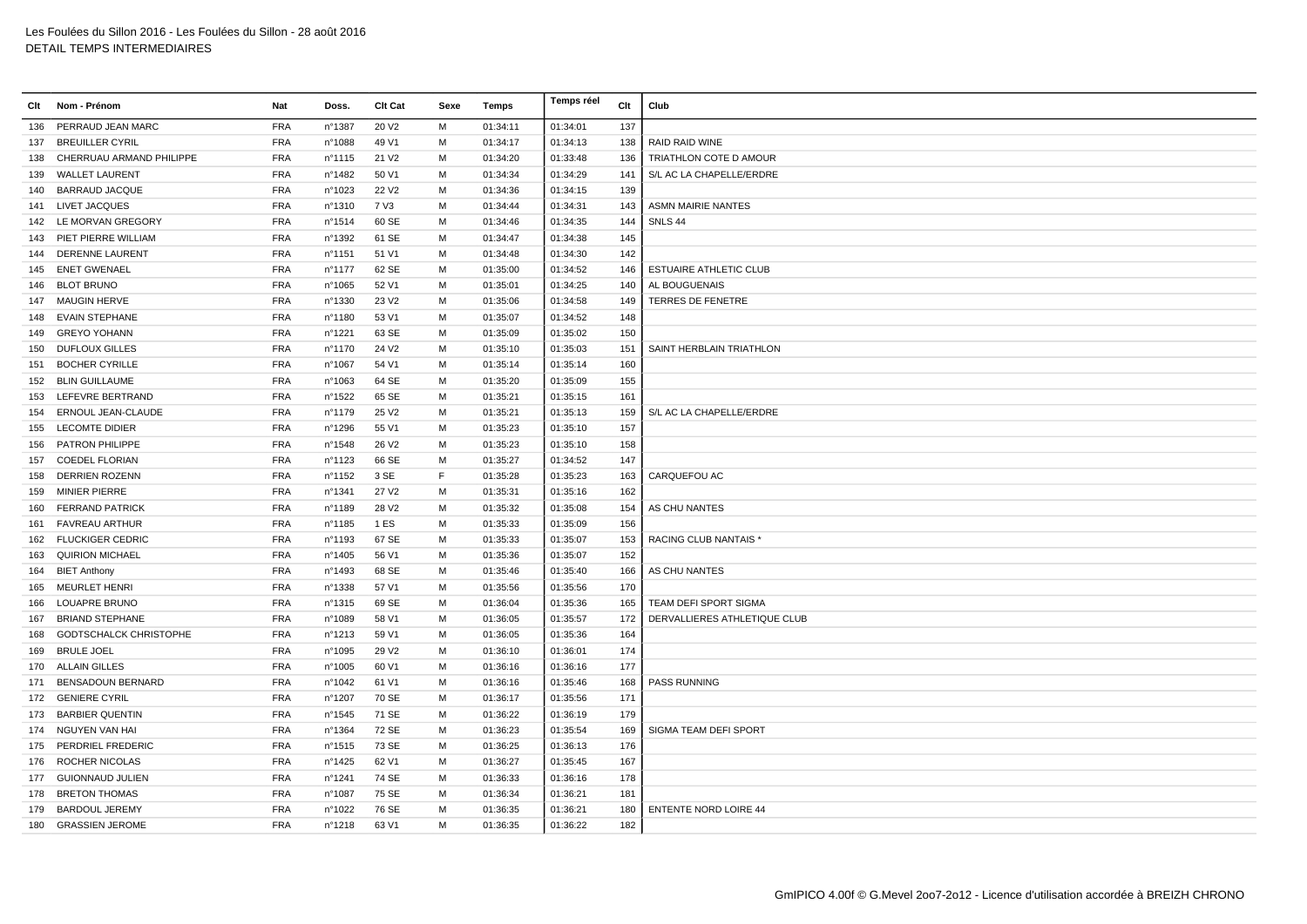| Clt | Nom - Prénom               | Nat        | Doss.  | Clt Cat           | Sexe        | Temps    | Temps réel | Clt | Club                           |
|-----|----------------------------|------------|--------|-------------------|-------------|----------|------------|-----|--------------------------------|
| 181 | <b>NAIL QUENTIN</b>        | <b>FRA</b> | n°1360 | 77 SE             | M           | 01:36:40 | 01:36:04   | 175 |                                |
| 182 | <b>DIXNEUF YANNICK</b>     | <b>FRA</b> | n°1158 | 78 SE             | м           | 01:36:41 | 01:36:36   | 185 | ASSOCIATION SPORTIVE MARATHON  |
| 183 | <b>JACOB TANGUY</b>        | <b>FRA</b> | n°1258 | 64 V1             | М           | 01:36:42 | 01:35:57   | 173 |                                |
| 184 | <b>GUICHARD SYLVAIN</b>    | <b>FRA</b> | n°1231 | 79 SE             | м           | 01:36:46 | 01:36:39   | 186 |                                |
| 185 | <b>GROIZARD ANTHONY</b>    | <b>FRA</b> | n°1223 | 65 V1             | M           | 01:36:54 | 01:36:40   | 187 |                                |
| 186 | <b>BAZIN VINCENT</b>       | <b>FRA</b> | n°1032 | 80 SE             | м           | 01:36:56 | 01:36:33   | 184 | AS CHU NANTES                  |
| 187 | DAERON HERVY NATHALIE      | <b>FRA</b> | n°1137 | 2 V <sub>2</sub>  | $\mathsf F$ | 01:36:57 | 01:36:48   | 191 |                                |
| 188 | DE VERNEJOUL ARNAUD        | <b>FRA</b> | n°1141 | 66 V1             | M           | 01:36:59 | 01:36:32   | 183 | <b>ES COUERON</b>              |
| 189 | BEILVERT BERTRAND          | <b>FRA</b> | n°1034 | 30 V <sub>2</sub> | м           | 01:37:01 | 01:36:50   | 193 | S/L HERBAUGES ATHLE 44         |
| 190 | <b>HUGUET FABRICE</b>      | <b>FRA</b> | n°1256 | 67 V1             | м           | 01:37:05 | 01:36:53   | 196 | BEST TRIATHLON SAINT NAZAIRE   |
| 191 | <b>GODEFROY PASCAL</b>     | <b>FRA</b> | n°1507 | 81 SE             | M           | 01:37:05 | 01:36:53   | 197 | <b>ES COUERON</b>              |
| 192 | <b>LECOMTE SOPHIE</b>      | <b>FRA</b> | n°1297 | 1 V1              | F           | 01:37:09 | 01:36:56   | 198 |                                |
| 193 | <b>CHOTARD ALAIN</b>       | <b>FRA</b> | nº1119 | 31 V <sub>2</sub> | M           | 01:37:11 | 01:37:00   | 199 | SAINT NAZAIRE OLYMPIQUE SA     |
| 194 | <b>RIALLAND MICKAEL</b>    | <b>FRA</b> | n°1413 | 82 SE             | M           | 01:37:13 | 01:36:46   | 190 |                                |
| 195 | <b>DESMARS BENJAMIN</b>    | <b>FRA</b> | n°1153 | 83 SE             | м           | 01:37:15 | 01:36:40   | 188 |                                |
| 196 | <b>VALLEE LAURENT</b>      | <b>FRA</b> | n°1475 | 68 V1             | M           | 01:37:18 | 01:36:44   | 189 | S/L HERBAUGES ATHLE 44         |
| 197 | <b>GAUTIER DAVID</b>       | <b>FRA</b> | n°1206 | 69 V1             | M           | 01:37:19 | 01:36:53   | 195 |                                |
| 198 | NAVARRO JEAN               | <b>FRA</b> | n°1495 | 32 V <sub>2</sub> | M           | 01:37:27 | 01:36:51   | 194 | NANTES METROPOLE ATHLETISME    |
| 199 | <b>GUILLE STEPHANE</b>     | <b>FRA</b> | n°1238 | 70 V1             | M           | 01:37:33 | 01:36:50   | 192 |                                |
| 200 | <b>SCHEIDECKER FABRICE</b> | <b>FRA</b> | nº1440 | 71 V1             | М           | 01:37:37 | 01:37:24   | 200 |                                |
| 201 | <b>LECONTE JOEL</b>        | <b>FRA</b> | n°1298 | 72 V1             | м           | 01:37:37 | 01:37:26   | 201 | <b>MS CHANTENAY NANTES</b>     |
| 202 | <b>JEGO CHRISTOPHE</b>     | <b>FRA</b> | n°1263 | 73 V1             | м           | 01:37:55 | 01:37:46   | 204 | <b>SC ORVAULT</b>              |
| 203 | <b>BLAIS ARNAUD</b>        | <b>FRA</b> | n°1061 | 84 SE             | м           | 01:38:00 | 01:37:45   | 203 | S/L AC LA CHAPELLE/ERDRE       |
|     | 204 THOMAS Dominique       | <b>FRA</b> | n°1485 | 74 V1             | M           | 01:38:11 | 01:37:56   | 206 |                                |
| 205 | <b>BLOND REGIS</b>         | <b>FRA</b> | n°1064 | 75 V1             | м           | 01:38:15 | 01:37:48   | 205 |                                |
| 206 | <b>EON FREDERIC</b>        | <b>FRA</b> | n°1178 | 76 V1             | M           | 01:38:25 | 01:38:06   | 207 | SNLS 44                        |
| 207 | <b>BARTKOWIAK RENE</b>     | <b>FRA</b> | n°1026 | 33 V <sub>2</sub> | M           | 01:38:26 | 01:38:11   | 208 |                                |
| 208 | <b>VIGNARD GWENOLE</b>     | <b>FRA</b> | n°1480 | 85 SE             | м           | 01:38:27 | 01:37:44   | 202 |                                |
| 209 | LE NOC MICHEL              | <b>FRA</b> | n°1290 | 34 V <sub>2</sub> | M           | 01:38:28 | 01:38:11   | 209 |                                |
| 210 | <b>TESSIER CHRISTIAN</b>   | <b>FRA</b> | n°1452 | 8 V3              | м           | 01:38:29 | 01:38:23   | 212 | SAINT NAZAIRE OLYMPIQUE SA     |
|     | 211 VINET MARIE            | <b>FRA</b> | n°1481 | 4 SE              | E           | 01:38:36 | 01:38:31   | 214 | S/L RCN SAINTE LUCE            |
|     | 212 GUERIN ROSELINE        | <b>FRA</b> | n°1229 | 3 V <sub>2</sub>  | $\mathsf F$ | 01:38:45 | 01:38:42   | 215 | S/L SAINT ANDRE DES EAUX       |
| 213 | <b>BONENFANT LAURENT</b>   | <b>FRA</b> | n°1072 | 86 SE             | M           | 01:38:48 | 01:38:12   | 210 |                                |
|     | 214 PAYEN FABRICE          | <b>FRA</b> | nº1385 | 77 V1             | M           | 01:38:50 | 01:38:14   | 211 | S/L HERBAUGES ATHLE 44         |
| 215 | <b>GILLET YANN</b>         | <b>FRA</b> | n°1211 | 78 V1             | м           | 01:38:52 | 01:38:26   | 213 |                                |
|     | 216 LE SQUERN JEAN MARC    | <b>FRA</b> | n°1550 | 35 V2             | м           | 01:39:01 | 01:38:46   | 219 |                                |
|     | 217 JOUANY ANTHONY         | <b>FRA</b> | n°1266 | 87 SE             | M           | 01:39:02 | 01:38:43   | 217 |                                |
| 218 | <b>JULIEN BENOIT</b>       | <b>FRA</b> | n°1268 | 2 ES              | M           | 01:39:04 | 01:38:45   | 218 |                                |
| 219 | <b>HENRY NICOLAS</b>       | <b>FRA</b> | n°1505 | 88 SE             | M           | 01:39:10 | 01:38:43   | 216 |                                |
| 220 | SEELEITER MARINE           | <b>FRA</b> | n°1442 | 5 SE              | F           | 01:39:13 | 01:38:58   | 221 | PONTIVY TRIATHLON              |
| 221 | <b>DUPAS PATRICK</b>       | <b>FRA</b> | n°1172 | 36 V <sub>2</sub> | м           | 01:39:15 | 01:38:53   | 220 | ATHLETIC CLUB DU PAYS D ANCENI |
|     | 222 AUJARD DOMINIQUE       | <b>FRA</b> | n°1017 | 9 V <sub>3</sub>  | M           | 01:39:17 | 01:39:12   | 223 | <b>ASPTT</b>                   |
| 223 | <b>BESNARD ANTONY</b>      | <b>FRA</b> | n°1050 | 79 V1             | м           | 01:39:28 | 01:39:03   | 222 |                                |
| 224 | PRINEAU CHRISTIAN          | <b>FRA</b> | n°1399 | 37 V <sub>2</sub> | M           | 01:39:29 | 01:39:14   | 224 |                                |
|     | 225 TANGUY CEDRIC          | <b>FRA</b> | n°1449 | 80 V1             | м           | 01:39:35 | 01:39:15   | 225 |                                |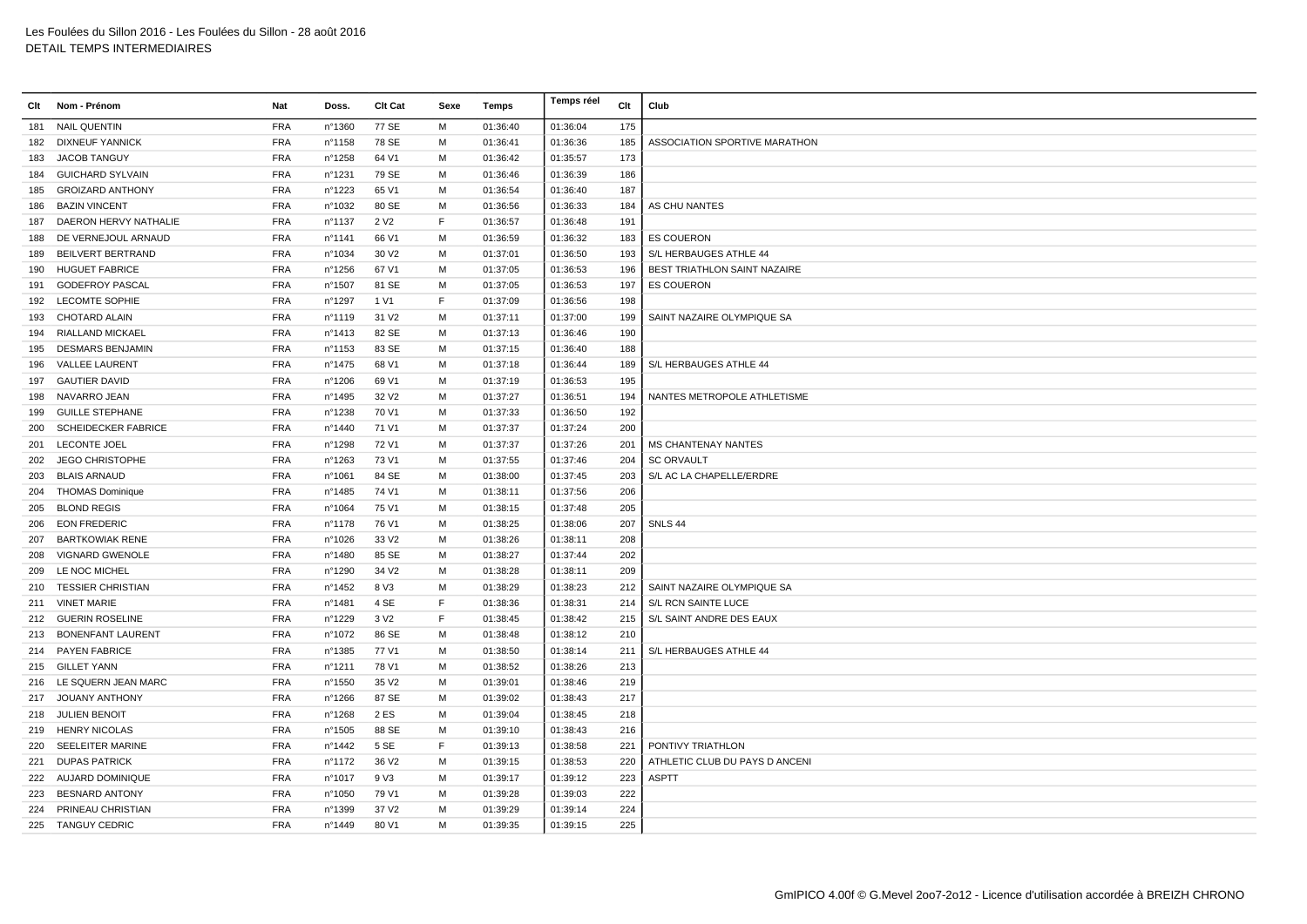| Clt | Nom - Prénom              | Nat        | Doss.  | Clt Cat           | Sexe | Temps    | Temps réel | Clt | Club                           |
|-----|---------------------------|------------|--------|-------------------|------|----------|------------|-----|--------------------------------|
|     | 226 BRETAULT MICHEL       | <b>FRA</b> | n°1084 | 81 V1             | м    | 01:39:38 | 01:39:20   | 226 |                                |
| 227 | PONTOIZEAU GWENAELLE      | <b>FRA</b> | n°1398 | 6 SE              | F    | 01:39:39 | 01:39:34   | 230 | S/L COTE DE JADE ATHLETIC CLUB |
| 228 | <b>GUITTON REGIS</b>      | <b>FRA</b> | n°1242 | 82 V1             | м    | 01:39:44 | 01:39:32   | 228 |                                |
| 229 | <b>JACQ DOMINIQUE</b>     | <b>FRA</b> | n°1259 | 38 V2             | M    | 01:39:47 | 01:39:33   | 229 |                                |
| 230 | ALIAUME CHRISTIAN         | <b>FRA</b> | n°1536 | 39 V <sub>2</sub> | м    | 01:39:49 | 01:39:37   | 233 |                                |
| 231 | THOMAS MARIE ANNICK       | <b>FRA</b> | n°1460 | 2 V1              | F    | 01:39:49 | 01:39:38   | 234 |                                |
| 232 | <b>FOURNIER GUILLAUME</b> | <b>FRA</b> | n°1196 | 89 SE             | м    | 01:39:51 | 01:39:22   | 227 |                                |
| 233 | <b>HAMON ALAIN</b>        | <b>FRA</b> | n°1247 | 40 V <sub>2</sub> | м    | 01:40:04 | 01:39:35   | 231 |                                |
| 234 | <b>MICHEL PIERRICK</b>    | <b>FRA</b> | n°1339 | 41 V <sub>2</sub> | M    | 01:40:06 | 01:40:00   | 238 | ATHLETIC RETZ SUD LAC          |
| 235 | <b>LUBERT DIDIER</b>      | <b>FRA</b> | n°1318 | 83 V1             | M    | 01:40:07 | 01:39:44   | 235 | 73R                            |
| 236 | <b>BACHELIER PHILIPPE</b> | <b>FRA</b> | n°1019 | 10 V3             | M    | 01:40:07 | 01:39:55   | 237 |                                |
| 237 | <b>DRENO FRANCK</b>       | <b>FRA</b> | n°1166 | 84 V1             | м    | 01:40:10 | 01:39:36   | 232 | ESTUAIRE ATHLETIC CLUB         |
| 238 | <b>HUGUET EMMANUEL</b>    | <b>FRA</b> | n°1555 | 85 V1             | м    | 01:40:19 | 01:39:51   | 236 | CE PORNICHET COTE D'AMOUR      |
| 239 | CHOBLET STEPHANIE         | <b>FRA</b> | n°1118 | 3 V1              | E    | 01:40:35 | 01:40:28   | 245 | ATHLETIC RETZ SUD LAC          |
| 240 | <b>BELLAVOINE XAVIER</b>  | <b>FRA</b> | n°1037 | 90 SE             | M    | 01:40:38 | 01:40:30   | 246 |                                |
|     | 241 PHILIPPE STEPHANE     | <b>FRA</b> | n°1391 | 86 V1             | м    | 01:40:38 | 01:40:34   | 248 | S/L ESCO 44 MISSILLAC          |
|     | 242 BORDERON JEROME       | <b>FRA</b> | n°1074 | 91 SE             | м    | 01:40:40 | 01:40:26   | 244 | AS BOUGUENAIS REZE             |
| 243 | DAVID DOMINIQUE           | <b>FRA</b> | n°1513 | 42 V <sub>2</sub> | м    | 01:40:41 | 01:40:11   | 240 | SAINT NAZAIRE OLYMPIQUE SA     |
| 244 | LOQUAIS PASCAL            | <b>FRA</b> | n°1313 | 87 V1             | M    | 01:40:47 | 01:40:36   | 250 |                                |
| 245 | PLOMB-FOULGOC MYRIAM      | <b>FRA</b> | n°1396 | 4 V <sub>2</sub>  | F    | 01:40:49 | 01:40:38   | 251 | <b>NANTES EC</b>               |
| 246 | <b>BRIZAIS PIERRE</b>     | <b>FRA</b> | n°1092 | 88 V1             | м    | 01:40:50 | 01:40:32   | 247 |                                |
| 247 | RUILLER ROMUALD           | <b>FRA</b> | n°1437 | 92 SE             | M    | 01:40:51 | 01:40:08   | 239 |                                |
| 248 | <b>ORHON FREDERIC</b>     | <b>FRA</b> | n°1370 | 43 V <sub>2</sub> | м    | 01:40:56 | 01:40:35   | 249 | ATHLETIC CLUB DU PAYS D ANCENI |
| 249 | ABAVENT SEBASTIEN         | <b>FRA</b> | n°1001 | 89 V1             | м    | 01:40:59 | 01:40:13   | 241 |                                |
| 250 | <b>CADORET ERWAN</b>      | <b>FRA</b> | n°1100 | 90 V1             | M    | 01:41:04 | 01:40:19   | 242 |                                |
| 251 | ROUILLE CHRISTOPHE        | <b>FRA</b> | n°1431 | 91 V1             | M    | 01:41:06 | 01:40:24   | 243 |                                |
| 252 | <b>GEORGET RODOLPHE</b>   | <b>FRA</b> | n°1208 | 93 SE             | M    | 01:41:09 | 01:40:53   | 255 |                                |
| 253 | AUBRON OLIVIER            | <b>FRA</b> | n°1014 | 92 V1             | м    | 01:41:14 | 01:40:39   | 252 | S/L HERBAUGES ATHLE 44         |
| 254 | <b>BAUDET BAPTISTE</b>    | <b>FRA</b> | n°1028 | 94 SE             | м    | 01:41:14 | 01:40:50   | 253 |                                |
| 255 | <b>LAUNAY DOMINIQUE</b>   | <b>FRA</b> | n°1274 | 44 V <sub>2</sub> | M    | 01:41:19 | 01:41:15   | 259 |                                |
| 256 | <b>DUCLOUX SEBASTIEN</b>  | <b>FRA</b> | n°1169 | 95 SE             | м    | 01:41:23 | 01:40:52   | 254 | SAINT NAZAIRE OLYMPIQUE SA     |
| 257 | <b>SEIGNEUR YANN</b>      | <b>FRA</b> | n°1443 | 93 V1             | м    | 01:41:27 | 01:41:16   | 260 |                                |
| 258 | THEARD THOMAS             | <b>FRA</b> | n°1455 | 96 SE             | м    | 01:41:28 | 01:41:22   | 262 |                                |
| 259 | LECORNU ANNABELLE         | <b>FRA</b> | n°1299 | 4 V1              | F    | 01:41:29 | 01:41:24   | 265 | CARQUEFOU AC                   |
| 260 | <b>MOISAN ROMAIN</b>      | <b>FRA</b> | n°1343 | 97 SE             | M    | 01:41:35 | 01:41:25   | 268 |                                |
| 261 | LE BRIS RONAN             | <b>FRA</b> | n°1277 | 94 V1             | м    | 01:41:36 | 01:41:19   | 261 | SNLS 44                        |
| 262 | <b>BENALI HAFEDH</b>      | <b>FRA</b> | n°1039 | 95 V1             | м    | 01:41:41 | 01:41:36   | 271 |                                |
| 263 | LOBRY Jean Marc           | <b>FRA</b> | n°1490 | 45 V2             | м    | 01:41:43 | 01:41:27   | 269 | AS CHU NANTES                  |
| 264 | PITON LAURENT             | <b>FRA</b> | n°1395 | 46 V <sub>2</sub> | м    | 01:41:47 | 01:41:02   | 256 |                                |
| 265 | <b>MACE FLORENT</b>       | <b>FRA</b> | n°1319 | 96 V1             | M    | 01:41:48 | 01:41:40   | 272 |                                |
| 266 | <b>DELIMEL JOHAN</b>      | <b>FRA</b> | n°1146 | 98 SE             | M    | 01:41:50 | 01:41:24   | 266 |                                |
| 267 | <b>OLIVIER LOIC</b>       | <b>FRA</b> | n°1369 | 97 V1             | м    | 01:41:53 | 01:41:13   | 257 |                                |
| 268 | <b>FAUCHERET DIDIER</b>   | <b>FRA</b> | n°1183 | 47 V <sub>2</sub> | м    | 01:41:55 | 01:41:14   | 258 | PASS RUNNING                   |
| 269 | THOMAS ARNAUD             | <b>FRA</b> | n°1459 | 98 V1             | M    | 01:41:59 | 01:41:23   | 264 | AL BOUGUENAIS                  |
|     | 270 VETTORI DOMINIQUE     | <b>FRA</b> | n°1479 | 11 V3             | M    | 01:41:59 | 01:41:22   | 263 | AL BOUGUENAIS                  |
|     |                           |            |        |                   |      |          |            |     |                                |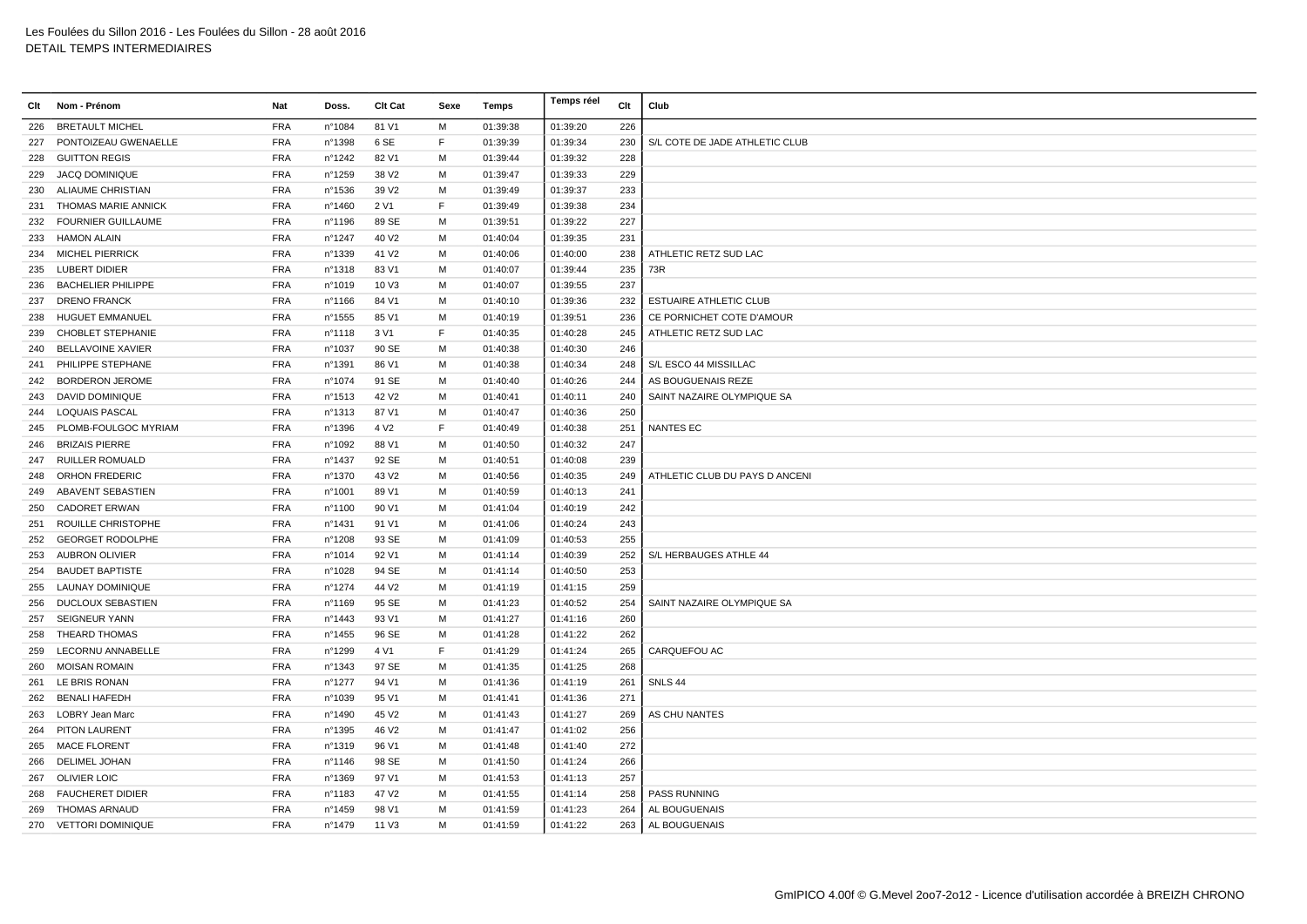| Clt | Nom - Prénom                | Nat        | Doss.  | Clt Cat           | Sexe | Temps    | Temps réel | Clt | Club                          |
|-----|-----------------------------|------------|--------|-------------------|------|----------|------------|-----|-------------------------------|
| 271 | <b>BONANNO GABRIEL</b>      | <b>FRA</b> | n°1071 | 48 V2             | M    | 01:42:10 | 01:41:24   | 267 |                               |
| 272 | <b>GODARD PHILIPPE</b>      | <b>FRA</b> | n°1511 | 49 V <sub>2</sub> | M    | 01:42:11 | 01:41:59   | 276 |                               |
| 273 | <b>GOULET MICHEL</b>        | <b>FRA</b> | n°1487 | 99 V1             | M    | 01:42:12 | 01:41:48   | 273 | AS CHU NANTES                 |
| 274 | <b>KRELATINE MARTIN</b>     | <b>FRA</b> | n°1547 | 99 SE             | M    | 01:42:14 | 01:41:32   | 270 |                               |
|     | 275 PIRET LUDOVIC           | <b>FRA</b> | n°1526 | 100 V1            | M    | 01:42:17 | 01:42:09   | 279 |                               |
|     | 276 HAUMONT FRANCK          | <b>FRA</b> | n°1248 | 101 V1            | M    | 01:42:22 | 01:41:54   | 275 | CE PORNICHET COTE D AMOUR     |
| 277 | <b>COLLET OLIVIER</b>       | <b>FRA</b> | nº1124 | 102 V1            | M    | 01:42:28 | 01:41:50   | 274 |                               |
| 278 | <b>CLEMENT ALEXIS</b>       | <b>FRA</b> | n°1121 | 50 V <sub>2</sub> | M    | 01:42:38 | 01:42:00   | 277 |                               |
| 279 | STERVINOU NICOLAS           | <b>FRA</b> | n°1448 | 100 SE            | M    | 01:42:38 | 01:42:19   | 280 | SNLS 44                       |
| 280 | <b>BELLANGER CLAUDE</b>     | <b>FRA</b> | n°1036 | 12 V3             | M    | 01:42:42 | 01:42:22   | 281 | ASS.7/3/R ST GILDAS DES BOIS  |
| 281 | <b>CHENE Gilles</b>         | <b>FRA</b> | n°1496 | 13 V3             | M    | 01:42:46 | 01:42:36   | 286 | NANTES METROPOLE ATHLETISME   |
| 282 | MEUNIER SEBASTIEN           | <b>FRA</b> | n°1337 | 101 SE            | M    | 01:42:48 | 01:42:08   | 278 |                               |
| 283 | <b>GUEGUEN BENOIT</b>       | <b>FRA</b> | n°1227 | 103 V1            | M    | 01:42:50 | 01:42:33   | 284 |                               |
| 284 | <b>LORCERIE LIONEL</b>      | <b>FRA</b> | n°1314 | 104 V1            | M    | 01:42:50 | 01:42:34   | 285 |                               |
| 285 | PARESSANT SEBASTIEN         | <b>FRA</b> | n°1379 | 105 V1            | M    | 01:42:51 | 01:42:40   | 290 |                               |
| 286 | <b>BUSSON ANTHONY</b>       | <b>FRA</b> | n°1098 | 106 V1            | M    | 01:42:53 | 01:42:37   | 288 | <b>UFCP SAINT HERBLAIN</b>    |
| 287 | <b>CARRIERE OLIVIER</b>     | <b>FRA</b> | nº1104 | 51 V2             | M    | 01:42:58 | 01:42:51   | 293 | ATHLETIC RETZ SUD LAC         |
| 288 | <b>PRIOUX CECILE</b>        | <b>FRA</b> | n°1400 | 5 V1              | E    | 01:42:58 | 01:42:26   | 283 |                               |
| 289 | <b>GALLERAND MICHEL</b>     | <b>FRA</b> | n°1503 | 1 V4              | M    | 01:42:58 | 01:42:40   | 289 | AS CHU NANTES                 |
| 290 | PRIOUX YANN                 | <b>FRA</b> | n°1401 | 107 V1            | M    | 01:42:59 | 01:42:24   | 282 |                               |
| 291 | <b>MARTIN CELINE</b>        | <b>FRA</b> | n°1326 | 6 V1              | E    | 01:43:01 | 01:42:43   | 291 | SNLS 44                       |
| 292 | <b>CLOTEAU CHRISTIAN</b>    | <b>FRA</b> | nº1122 | 14 V3             | M    | 01:43:02 | 01:42:49   | 292 | SECTION TOTAL ATHLETIC DONGES |
| 293 | ANCELIN SEBASTIEN           | <b>FRA</b> | n°1010 | 102 SE            | M    | 01:43:05 | 01:42:37   | 287 |                               |
| 294 | <b>GEORGET ANTHONY</b>      | <b>FRA</b> | n°1504 | 108 V1            | M    | 01:43:10 | 01:43:00   | 294 |                               |
| 295 | <b>AGRANIER MATHIEU</b>     | <b>FRA</b> | n°1004 | 103 SE            | M    | 01:43:41 | 01:43:32   | 297 |                               |
| 296 | <b>FOUTEL YANN</b>          | <b>FRA</b> | n°1198 | 109 V1            | M    | 01:43:44 | 01:43:34   | 298 |                               |
|     | 297 LOISEAU ERIC            | <b>FRA</b> | n°1311 | 104 SE            | M    | 01:43:52 | 01:43:28   | 296 |                               |
| 298 | <b>GUIGNARD LUCIE</b>       | <b>FRA</b> | n°1232 | 7 V1              | F    | 01:43:53 | 01:43:34   | 299 | SNLS 44                       |
| 299 | COUVRAND Sylvain            | <b>FRA</b> | n°1494 | 110 V1            | M    | 01:43:59 | 01:43:18   | 295 | AS CHU NANTES                 |
| 300 | <b>JANVIER DOMINIQUE</b>    | <b>FRA</b> | n°1260 | 105 SE            | M    | 01:43:59 | 01:43:39   | 300 |                               |
| 301 | <b>REGIMBART FRANCOIS</b>   | <b>FRA</b> | n°1523 | 111 V1            | M    | 01:44:10 | 01:43:53   | 302 |                               |
| 302 | <b>BENARD CATHERINE</b>     | <b>FRA</b> | n°1040 | 5 V <sub>2</sub>  | E    | 01:44:13 | 01:43:50   | 301 | AS CHU NANTES                 |
| 303 | <b>BENOIT MATHIEU</b>       | <b>FRA</b> | n°1041 | 106 SE            | M    | 01:44:17 | 01:44:03   | 305 |                               |
| 304 | <b>BUCLO DOMINIQUE</b>      | <b>FRA</b> | n°1554 | 52 V <sub>2</sub> | M    | 01:44:19 | 01:44:11   | 308 |                               |
| 305 | <b>MOYON NICOLAS</b>        | <b>FRA</b> | n°1356 | 107 SE            | M    | 01:44:27 | 01:44:04   | 306 |                               |
| 306 | <b>MEHEUST MARION</b>       | <b>FRA</b> | n°1332 | 7 SE              | F    | 01:44:28 | 01:44:02   | 304 |                               |
| 307 | <b>GATARD CLAIR-CLEMENT</b> | <b>FRA</b> | n°1204 | 2 V4              | M    | 01:44:29 | 01:44:12   | 309 | <b>PASS RUNNING</b>           |
| 308 | <b>MOYON JEAN-LUC</b>       | <b>FRA</b> | n°1355 | 53 V2             | M    | 01:44:29 | 01:44:06   | 307 | S/L PRESQUILE GUERANDAISE ATH |
| 309 | NIGET SEBASTIEN             | <b>FRA</b> | n°1366 | 108 SE            | M    | 01:44:36 | 01:44:15   | 312 |                               |
| 310 | BONNET CHIFFOLEAU NOLWENN   | <b>FRA</b> | n°1073 | 8 SE              | F.   | 01:44:37 | 01:43:59   | 303 |                               |
| 311 | JOALLAND BRUNO              | <b>FRA</b> | n°1265 | 112 V1            | M    | 01:44:49 | 01:44:15   | 311 |                               |
|     | 312 LAMBERT JOHAN           | <b>FRA</b> | n°1270 | 113 V1            | м    | 01:44:52 | 01:44:26   | 314 |                               |
|     | 313 TILLARD CATHERINE       | <b>FRA</b> | n°1465 | 8 V1              | F    | 01:44:54 | 01:44:40   | 318 | CAEN ATHLETIC CLUB*           |
|     | 314 DREAN FABIEN            | <b>FRA</b> | n°1163 | 109 SE            | M    | 01:44:54 | 01:44:28   | 315 | SIGMA TEAM DEFI SPORT         |
|     | 315 BINARD JEAN-PIERRE      | <b>FRA</b> | n°1058 | 114 V1            | M    | 01:44:55 | 01:44:14   | 310 | <b>ESTUAIRE ATHLETIC CLUB</b> |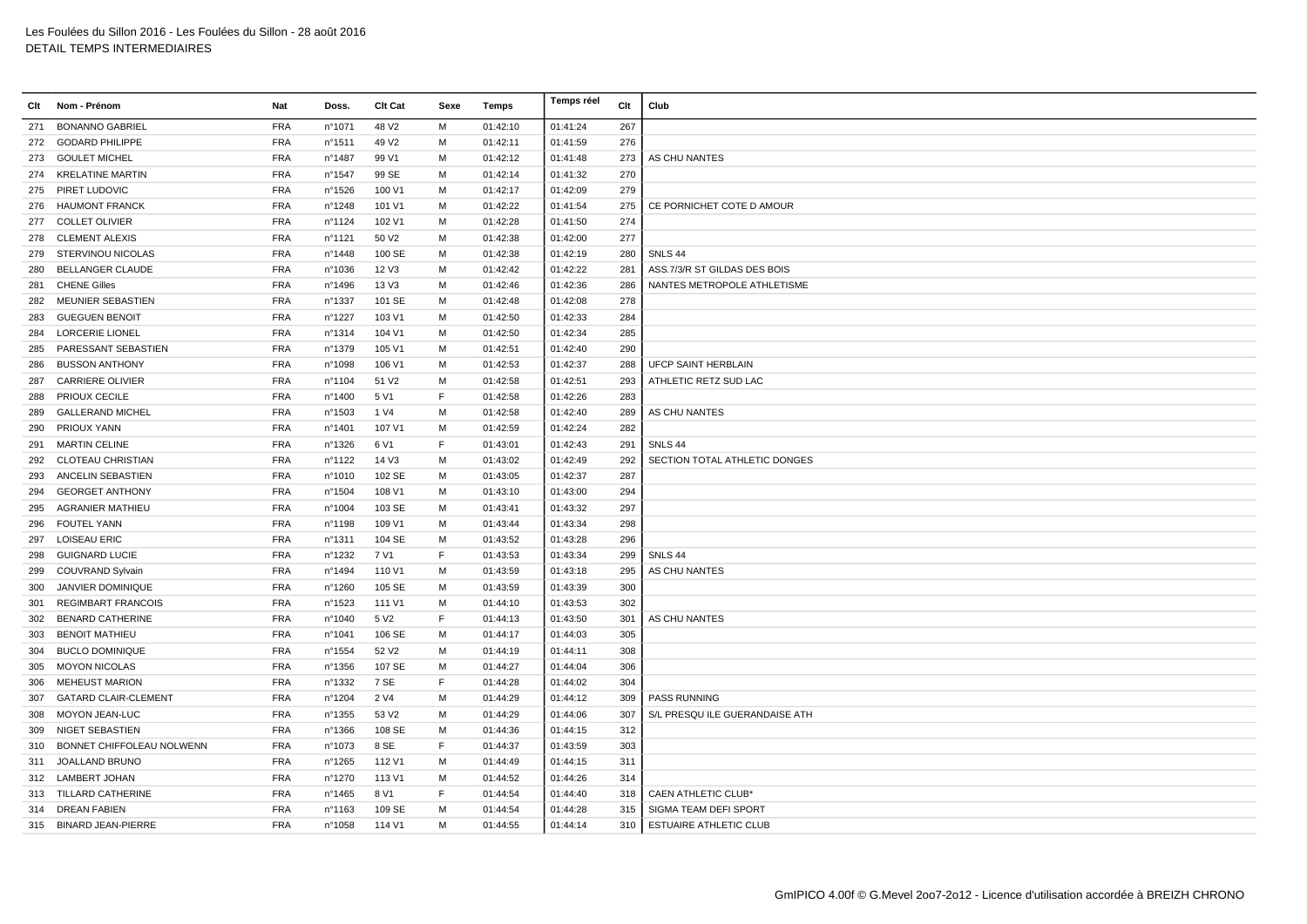| Clt | Nom - Prénom               | Nat        | Doss.  | Clt Cat           | Sexe | Temps    | Temps réel | Clt | Club                          |
|-----|----------------------------|------------|--------|-------------------|------|----------|------------|-----|-------------------------------|
|     | 316 MERLE EMMANUEL         | <b>FRA</b> | n°1333 | 115 V1            | M    | 01:44:59 | 01:44:42   | 319 |                               |
| 317 | <b>MESNIER FABRICE</b>     | <b>FRA</b> | n°1334 | 116 V1            | м    | 01:45:00 | 01:44:24   | 313 | <b>ENTENTE NORD LOIRE 44</b>  |
| 318 | <b>FAVIER EMMANUELLE</b>   | <b>FRA</b> | n°1184 | 9 V1              | F.   | 01:45:03 | 01:44:37   | 316 |                               |
|     | 319 RINGEARD JULIEN        | <b>FRA</b> | n°1421 | 110 SE            | м    | 01:45:07 | 01:44:48   | 320 |                               |
| 320 | <b>COUENNE CATHERINE</b>   | <b>FRA</b> | n°1131 | 10 V1             | F    | 01:45:09 | 01:44:56   | 321 | AL BOUGUENAIS                 |
|     | 321 BRETECHE CHRISTIAN     | <b>FRA</b> | n°1085 | 54 V <sub>2</sub> | м    | 01:45:19 | 01:44:57   | 322 |                               |
| 322 | MAHE CHRISTOPHE            | <b>FRA</b> | n°1322 | 117 V1            | M    | 01:45:22 | 01:44:38   | 317 |                               |
| 323 | LE GALL YANN               | <b>FRA</b> | n°1283 | 111 SE            | M    | 01:45:28 | 01:45:12   | 326 |                               |
|     | 324 ELAN JULIEN            | <b>FRA</b> | n°1528 | 118 V1            | M    | 01:45:35 | 01:45:35   | 330 |                               |
| 325 | <b>GARCIA ROMUALD</b>      | <b>FRA</b> | n°1532 | 119 V1            | м    | 01:45:37 | 01:45:04   | 323 |                               |
| 326 | ROYER GHISLAIN             | <b>FRA</b> | n°1435 | 55 V <sub>2</sub> | м    | 01:45:38 | 01:45:11   | 325 | S/L RCN LOIRE DIVATTE         |
| 327 | <b>FERRON ANTHONY</b>      | <b>FRA</b> | n°1190 | 120 V1            | M    | 01:45:40 | 01:45:08   | 324 | SAINT NAZAIRE OLYMPIQUE SA    |
| 328 | MORICE CLAUDE              | <b>FRA</b> | n°1349 | 15 V3             | м    | 01:45:40 | 01:45:24   | 327 |                               |
| 329 | <b>GENNOZ Marc</b>         | <b>FRA</b> | n°1486 | 56 V <sub>2</sub> | M    | 01:45:49 | 01:45:31   | 329 |                               |
| 330 | <b>BLIN PASCAL</b>         | <b>FRA</b> | n°1544 | 57 V <sub>2</sub> | м    | 01:45:57 | 01:45:29   | 328 |                               |
| 331 | <b>BRETECHE FREDERIC</b>   | <b>FRA</b> | n°1086 | 121 V1            | M    | 01:46:00 | 01:45:55   | 339 |                               |
| 332 | <b>BIRONNEAU SEBASTIEN</b> | <b>FRA</b> | n°1059 | 112 SE            | M    | 01:46:04 | 01:45:43   | 331 |                               |
| 333 | <b>AUGEREAU FABIEN</b>     | <b>FRA</b> | n°1517 | 113 SE            | м    | 01:46:04 | 01:45:54   | 338 |                               |
| 334 | <b>VERGNAUD FREDERIC</b>   | <b>FRA</b> | n°1478 | 122 V1            | м    | 01:46:06 | 01:45:53   | 337 |                               |
| 335 | <b>GRILLET ARNOLD</b>      | <b>FRA</b> | n°1222 | 123 V1            | M    | 01:46:06 | 01:45:53   | 336 |                               |
| 336 | <b>DREAN CATHY</b>         | <b>FRA</b> | n°1162 | 9 SE              | E    | 01:46:07 | 01:45:46   | 332 | S/L ST ANDRE DES EAUX         |
| 337 | <b>DREAN PHILIPPE</b>      | <b>FRA</b> | n°1165 | 114 SE            | M    | 01:46:08 | 01:45:47   | 333 | ACL 44                        |
| 338 | LE FORT FREDERIC           | <b>FRA</b> | n°1282 | 124 V1            | м    | 01:46:08 | 01:45:48   | 334 | ACL44                         |
| 339 | <b>BOUVIER GUILLAUME</b>   | <b>FRA</b> | n°1082 | 115 SE            | м    | 01:46:12 | 01:45:50   | 335 |                               |
| 340 | MORICE NICOLAS             | <b>FRA</b> | n°1350 | 116 SE            | м    | 01:46:17 | 01:46:03   | 340 |                               |
| 341 | RABAUD PASCAL              | <b>FRA</b> | n°1406 | 58 V2             | м    | 01:46:22 | 01:46:04   | 341 | AS CHU NANTES                 |
|     | 342 BLIN YANNICK           | <b>FRA</b> | n°1558 | 117 SE            | м    | 01:46:31 | 01:46:31   | 347 |                               |
| 343 | <b>RIOU EVEN</b>           | <b>FRA</b> | n°1422 | 125 V1            | м    | 01:46:35 | 01:46:24   | 344 | <b>ESTUAIRE ATHLETIC CLUB</b> |
| 344 | DOUDARD LEANDRE            | <b>FRA</b> | n°1161 | 16 V3             | M    | 01:46:37 | 01:46:27   | 345 |                               |
| 345 | <b>TEULADE MARC</b>        | <b>FRA</b> | n°1454 | 118 SE            | M    | 01:47:03 | 01:46:23   | 343 | TRIATHLON COTE D AMOUE        |
| 346 | <b>GUYONVARCH REGINALD</b> | <b>FRA</b> | n°1244 | 126 V1            | м    | 01:47:03 | 01:46:23   | 342 | TRIATHLON COTE D AMOUR        |
| 347 | <b>GARCIA JEREMY</b>       | <b>FRA</b> | n°1525 | 127 V1            | м    | 01:47:09 | 01:46:36   | 350 |                               |
| 348 | <b>BENIZE YUAN</b>         | <b>FRA</b> | n°1530 | 128 V1            | M    | 01:47:13 | 01:46:31   | 348 |                               |
| 349 | <b>MROZ FABRICE</b>        | <b>FRA</b> | n°1357 | 129 V1            | м    | 01:47:13 | 01:46:31   | 349 |                               |
| 350 | <b>BILLON ERIC</b>         | <b>FRA</b> | n°1057 | 130 V1            | м    | 01:47:16 | 01:46:30   | 346 |                               |
| 351 | DHALLUIN CLEMENT           | <b>FRA</b> | n°1157 | 1 JU              | м    | 01:47:23 | 01:46:46   | 351 | 73R                           |
| 352 | TOUMINET LUDOVIC           | <b>FRA</b> | n°1468 | 131 V1            | м    | 01:47:40 | 01:47:11   | 352 | S/L ST ANDRE DES EAUX         |
| 353 | <b>BELAUD THIERRY</b>      | <b>FRA</b> | n°1035 | 132 V1            | M    | 01:47:45 | 01:47:15   | 353 |                               |
| 354 | TIERSOONE GERALD           | <b>FRA</b> | n°1464 | 119 SE            | м    | 01:47:51 | 01:47:43   | 357 |                               |
| 355 | <b>GOBIN SEBASTIEN</b>     | <b>FRA</b> | n°1212 | 133 V1            | M    | 01:47:53 | 01:47:33   | 356 |                               |
|     | 356 WEYL STEPHANE          | <b>FRA</b> | n°1539 | 59 V <sub>2</sub> | M    | 01:47:56 | 01:47:16   | 354 |                               |
| 357 | <b>RICHARD TONY</b>        | <b>FRA</b> | nº1417 | 120 SE            | M    | 01:48:07 | 01:47:24   | 355 |                               |
| 358 | LEROUX CHRISTIAN           | <b>FRA</b> | n°1305 | 134 V1            | M    | 01:48:12 | 01:48:02   | 361 |                               |
| 359 | DELAFON CHRISTOPHE         | <b>FRA</b> | n°1143 | 135 V1            | м    | 01:48:21 | 01:47:44   | 358 |                               |
|     | 360 BOISNEAU JEROME        | <b>FRA</b> | n°1069 | 136 V1            | м    | 01:48:22 | 01:47:46   | 359 |                               |
|     |                            |            |        |                   |      |          |            |     |                               |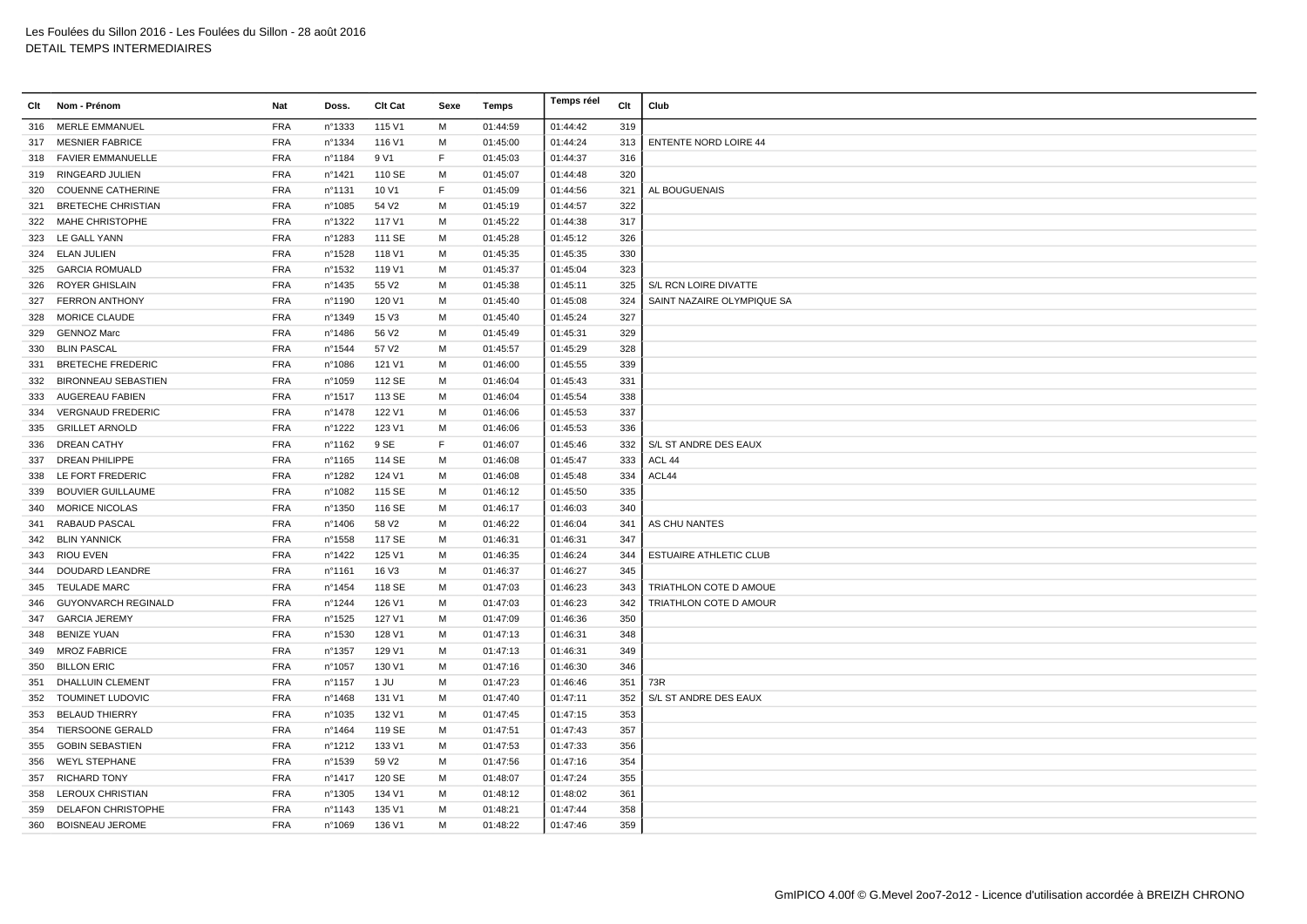|     | Clt Nom - Prénom           | Nat        | Doss.  | <b>Clt Cat</b>    | Sexe        | Temps    | Temps réel | Clt | Club                       |
|-----|----------------------------|------------|--------|-------------------|-------------|----------|------------|-----|----------------------------|
| 361 | <b>COLLAS HERVE</b>        | <b>FRA</b> | n°1551 | 121 SE            | м           | 01:48:30 | 01:47:46   | 360 |                            |
| 362 | <b>DENIAUD AURELIE</b>     | <b>FRA</b> | n°1147 | 10 SE             | F           | 01:48:38 | 01:48:27   | 363 |                            |
| 363 | DURAND DAVID               | <b>FRA</b> | n°1174 | 137 V1            | м           | 01:48:38 | 01:48:08   | 362 | S/L STADE NANTAIS AC       |
| 364 | <b>BOULLARD REGIS</b>      | <b>FRA</b> | n°1077 | 138 V1            | M           | 01:48:40 | 01:48:36   | 364 | S/L ESCO 44 MISSILLAC      |
| 365 | CHESNEAU GUILLAUME         | <b>FRA</b> | n°1116 | 139 V1            | M           | 01:49:08 | 01:48:42   | 367 |                            |
| 366 | <b>BROUSSARD SEBASTIEN</b> | <b>FRA</b> | n°1094 | 140 V1            | M           | 01:49:09 | 01:48:47   | 369 |                            |
| 367 | CHAMAILLARD LAURENT        | <b>FRA</b> | n°1108 | 60 V <sub>2</sub> | M           | 01:49:10 | 01:48:42   | 366 | CARQUEFOU AC               |
| 368 | <b>BIZOT SANDRINE</b>      | <b>FRA</b> | n°1060 | 11 V1             | F           | 01:49:15 | 01:48:41   | 365 | SAINT NAZAIRE OLYMPIQUE SA |
| 369 | <b>HILLION DANIEL</b>      | <b>FRA</b> | n°1253 | 61 V2             | M           | 01:49:22 | 01:48:56   | 372 |                            |
| 370 | DELAFOND LAURENT           | <b>FRA</b> | n°1144 | 141 V1            | M           | 01:49:26 | 01:48:56   | 371 | <b>ES COUERON</b>          |
|     | 371 MOULLEC GUILLAUME      | <b>FRA</b> | n°1549 | 122 SE            | M           | 01:49:28 | 01:48:44   | 368 |                            |
| 372 | <b>CHARLOT VINCENT</b>     | <b>FRA</b> | n°1112 | 142 V1            | M           | 01:49:35 | 01:49:12   | 375 | LES TRAILERS DU 44         |
| 373 | <b>TANGUY RONAN</b>        | <b>FRA</b> | n°1450 | 143 V1            | M           | 01:49:35 | 01:49:01   | 373 |                            |
|     | 374 RUBEILLON STEPHANE     | <b>FRA</b> | n°1436 | 144 V1            | M           | 01:49:36 | 01:49:21   | 379 | <b>SC ORVAULT</b>          |
| 375 | <b>LANDRAIN THIERRY</b>    | <b>FRA</b> | n°1272 | 62 V <sub>2</sub> | M           | 01:49:37 | 01:49:25   | 381 | S/L AC ST BREVIN           |
|     | 376 SOULARD LYDIE          | <b>FRA</b> | n°1446 | 11 SE             | F           | 01:49:37 | 01:49:05   | 374 | <b>MS CHANTENAY NANTES</b> |
| 377 | <b>GILLARD Philippe</b>    | <b>FRA</b> | n°1488 | 63 V <sub>2</sub> | M           | 01:49:44 | 01:48:56   | 370 | AS CHU NANTES              |
| 378 | DEPOUET DANIELLE           | <b>FRA</b> | n°1150 | 6 V <sub>2</sub>  | F           | 01:49:45 | 01:49:21   | 378 | SAINT HERBLAIN TRIATHLON   |
| 379 | <b>LEVIER MARGOT</b>       | <b>FRA</b> | n°1308 | 12 SE             | F           | 01:49:49 | 01:49:16   | 376 |                            |
| 380 | LERAY ARNAUD               | <b>FRA</b> | n°1304 | 123 SE            | M           | 01:49:49 | 01:49:16   | 377 |                            |
|     | 381 LEDUC MICHELE          | <b>FRA</b> | n°1300 | 7 V <sub>2</sub>  | F           | 01:49:50 | 01:49:48   | 385 | SNLS 44                    |
|     | 382 FAVREAU NICOLE         | <b>FRA</b> | n°1187 | 8 V <sub>2</sub>  | E           | 01:49:53 | 01:49:28   | 382 |                            |
| 383 | <b>LOQUET CHRISTOPHE</b>   | <b>FRA</b> | n°1531 | 145 V1            | M           | 01:49:53 | 01:49:22   | 380 |                            |
|     | 384 LE MOULLEC PHILIPPE    | <b>FRA</b> | n°1287 | 64 V2             | M           | 01:50:11 | 01:49:40   | 384 | SAINT NAZAIRE OLYMPIQUE SA |
| 385 | <b>BRIQUET DELPHINE</b>    | <b>FRA</b> | n°1090 | 13 SE             | F           | 01:50:12 | 01:49:38   | 383 | SAINT NAZAIRE OLYMPIQUE SA |
| 386 | <b>GABORIAU FABRICE</b>    | <b>FRA</b> | n°1201 | 65 V <sub>2</sub> | м           | 01:50:13 | 01:49:51   | 386 |                            |
| 387 | <b>ROBIN PATRICK</b>       | <b>FRA</b> | n°1520 | 146 V1            | м           | 01:50:28 | 01:50:07   | 390 | SNLS 44                    |
| 388 | THIBAUD JONATHAN           | <b>FRA</b> | n°1457 | 124 SE            | M           | 01:50:30 | 01:50:22   | 395 |                            |
| 389 | <b>CAILLER CHANTAL</b>     | <b>FRA</b> | n°1102 | 1 V3              | F           | 01:50:34 | 01:50:05   | 389 | <b>UFCP SAINT HERBLAIN</b> |
| 390 | MORINEAU ALAIN             | <b>FRA</b> | n°1351 | 147 V1            | M           | 01:50:37 | 01:50:22   | 396 |                            |
| 391 | JOUSSEAUME LUDOVIC         | <b>FRA</b> | n°1267 | 148 V1            | м           | 01:50:44 | 01:50:04   | 387 |                            |
| 392 | COUCHELLOU LAURENT         | <b>FRA</b> | n°1128 | 66 V <sub>2</sub> | M           | 01:50:44 | 01:50:04   | 388 |                            |
| 393 | SAEZ HAVARD ESTELLE        | <b>FRA</b> | n°1439 | 14 SE             | F           | 01:50:47 | 01:50:21   | 393 |                            |
| 394 | <b>SAEZ CYRIL</b>          | <b>FRA</b> | n°1438 | 149 V1            | M           | 01:50:47 | 01:50:22   | 394 |                            |
| 395 | <b>BROHAN ISABELLE</b>     | <b>FRA</b> | n°1093 | 12 V1             | F           | 01:50:47 | 01:50:13   | 391 | AL BOUGUENAIS              |
| 396 | <b>BEZIER PHILIPPE</b>     | <b>FRA</b> | n°1054 | 17 V3             | м           | 01:50:48 | 01:50:17   | 392 |                            |
| 397 | LE CRENN ISABELLE          | <b>FRA</b> | n°1280 | 13 V1             | F           | 01:50:50 | 01:50:32   | 400 |                            |
| 398 | <b>BAZIN MARINA</b>        | <b>FRA</b> | n°1031 | 15 SE             | F           | 01:50:56 | 01:50:33   | 402 | AS CHU NANTES              |
| 399 | LE MOAL MARION             | <b>FRA</b> | n°1286 | 16 SE             | $\mathsf F$ | 01:50:56 | 01:50:34   | 403 | AS CHU NANTES              |
| 400 | <b>CAHAREL SANDRINE</b>    | <b>FRA</b> | n°1101 | 14 V1             | F           | 01:50:56 | 01:50:33   | 401 | AS CHU NANTES              |
| 401 | <b>MARCHADIER Anthony</b>  | <b>FRA</b> | n°1497 | 125 SE            | м           | 01:51:05 | 01:50:28   | 399 | <b>MS CHANTENAY NANTES</b> |
| 402 | DEVEAUX JACQUES            | <b>FRA</b> | nº1156 | 67 V <sub>2</sub> | M           | 01:51:09 | 01:50:26   | 398 | <b>PASS RUNNING</b>        |
| 403 | RIALLAND PHILIPPE          | <b>FRA</b> | n°1414 | 68 V <sub>2</sub> | M           | 01:51:09 | 01:50:25   | 397 |                            |
| 404 | PADIOLEAU FRANCK           | <b>FRA</b> | n°1376 | 126 SE            | м           | 01:51:16 | 01:50:37   | 406 |                            |
|     | 405 MORAND WILFRIED        | <b>FRA</b> | nº1347 | 127 SE            | М           | 01:51:17 | 01:50:37   | 405 |                            |
|     |                            |            |        |                   |             |          |            |     |                            |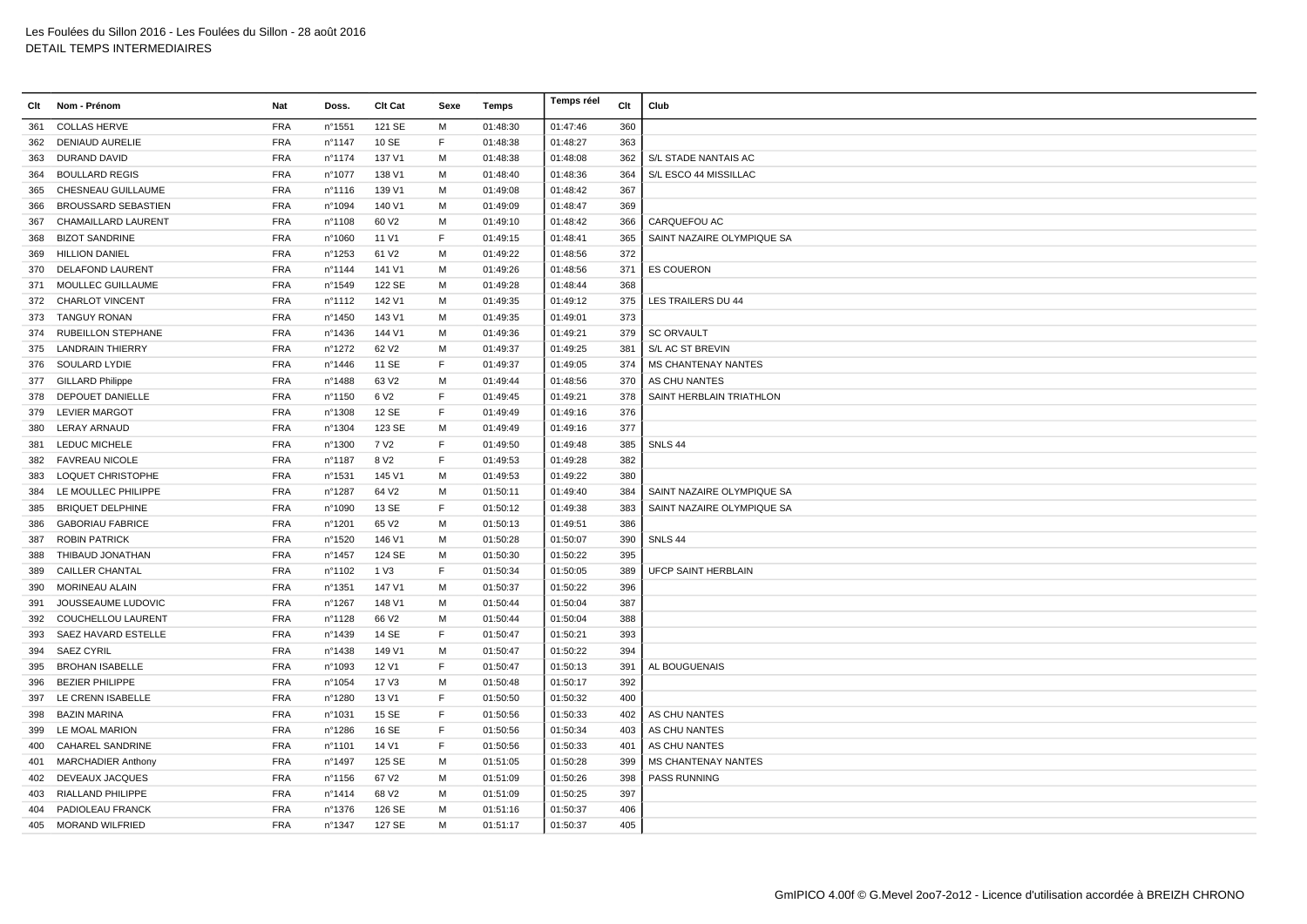| Clt | Nom - Prénom               | Nat        | Doss.            | Clt Cat           | Sexe        | Temps    | Temps réel | Clt | Club                           |
|-----|----------------------------|------------|------------------|-------------------|-------------|----------|------------|-----|--------------------------------|
| 406 | <b>MASTAIN DIDIER</b>      | <b>FRA</b> | n°1327           | 128 SE            | M           | 01:51:18 | 01:50:35   | 404 |                                |
| 407 | ABGRALL JEAN FRANCOIS      | <b>FRA</b> | n°1002           | 129 SE            | M           | 01:51:20 | 01:51:03   | 410 |                                |
| 408 | <b>GOUIN JEAN PHILIPPE</b> | <b>FRA</b> | $n^{\circ}$ 1215 | 150 V1            | M           | 01:51:28 | 01:50:50   | 407 | SNLS 44                        |
| 409 | <b>RIGNAULT DENIS</b>      | <b>FRA</b> | n°1420           | 130 SE            | м           | 01:51:36 | 01:50:58   | 409 |                                |
| 410 | AUDEON JOHANNY             | <b>FRA</b> | nº1015           | 151 V1            | M           | 01:51:37 | 01:51:13   | 411 |                                |
|     | 411 LE SOLLIEC TEDDY       | <b>FRA</b> | n°1293           | 131 SE            | M           | 01:51:39 | 01:50:56   | 408 | TEAM RAIDLIGHT 44              |
| 412 | <b>HAYEZ MICHAEL</b>       | <b>FRA</b> | n°1249           | 132 SE            | M           | 01:51:45 | 01:51:27   | 414 |                                |
| 413 | <b>LEMAITRE FREDERIC</b>   | <b>FRA</b> | n°1302           | 152 V1            | M           | 01:51:51 | 01:51:16   | 412 |                                |
| 414 | QUINQUIS SYLVAIN           | <b>FRA</b> | n°1404           | 153 V1            | M           | 01:51:53 | 01:51:30   | 417 |                                |
| 415 | <b>CHARBONNIER JOSEPH</b>  | <b>FRA</b> | n°1109           | 18 V3             | м           | 01:51:54 | 01:51:25   | 413 | ATHLETIC CLUB DU PAYS D ANCENI |
| 416 | <b>DUVAL FABRICE</b>       | <b>FRA</b> | n°1176           | 154 V1            | M           | 01:51:59 | 01:51:39   | 420 | <b>COURIR A STE LUCE</b>       |
| 417 | <b>GOUIN STEPHANE</b>      | <b>FRA</b> | n°1217           | 69 V <sub>2</sub> | M           | 01:52:03 | 01:51:54   | 421 |                                |
| 418 | <b>FOUCHER ARNAUD</b>      | <b>FRA</b> | nº1194           | 133 SE            | M           | 01:52:06 | 01:51:29   | 416 |                                |
| 419 | PACAUD CELINE              | <b>FRA</b> | nº1375           | 15 V1             | $\mathsf F$ | 01:52:06 | 01:51:28   | 415 |                                |
| 420 | <b>HERAUDEAU FABRICE</b>   | <b>FRA</b> | n°1252           | 155 V1            | M           | 01:52:15 | 01:51:31   | 418 |                                |
| 421 | <b>THOMAZO LAURENT</b>     | <b>FRA</b> | nº1462           | 156 V1            | M           | 01:52:18 | 01:51:38   | 419 |                                |
| 422 | STEPHAN NICOLAS            | <b>FRA</b> | n°1447           | 157 V1            | M           | 01:52:38 | 01:51:57   | 422 |                                |
| 423 | <b>HEINLE ERIC</b>         | <b>FRA</b> | n°1561           | 158 V1            | M           | 01:52:40 | 01:52:21   | 430 |                                |
|     | 424 ASTOR OLIVIER          | <b>FRA</b> | n°1013           | 159 V1            | M           | 01:52:43 | 01:52:16   | 427 |                                |
| 425 | PAGANO ROMAIN              | <b>FRA</b> | n°1377           | 160 V1            | M           | 01:52:43 | 01:52:17   | 428 |                                |
| 426 | <b>GUESNEAU REMI</b>       | <b>FRA</b> | n°1230           | 19 V3             | M           | 01:52:44 | 01:52:22   | 431 |                                |
| 427 | PASTUREAU GILDAS           | <b>FRA</b> | n°1383           | 134 SE            | M           | 01:52:45 | 01:52:11   | 426 |                                |
| 428 | <b>REVAUD GWENOLE</b>      | <b>FRA</b> | n°1535           | 135 SE            | M           | 01:52:46 | 01:51:57   | 423 |                                |
| 429 | DANGEARD FREDERIC          | <b>FRA</b> | n°1139           | 161 V1            | M           | 01:52:54 | 01:52:09   | 424 | CE PORNICHET COTE D AMOUR      |
| 430 | POIRIER BRUNO              | <b>FRA</b> | n°1397           | 20 V3             | м           | 01:52:56 | 01:52:24   | 432 | <b>ES COUERON</b>              |
| 431 | DAGORNE JEAN MARC          | <b>FRA</b> | n°1138           | 162 V1            | м           | 01:52:56 | 01:52:09   | 425 |                                |
| 432 | <b>HEBERT PASCAL</b>       | <b>FRA</b> | n°1250           | 163 V1            | M           | 01:53:03 | 01:52:33   | 433 |                                |
| 433 | <b>DREAN NICOLAS</b>       | <b>FRA</b> | n°1164           | 136 SE            | M           | 01:53:03 | 01:52:40   | 434 |                                |
| 434 | <b>RIGNAULT LAURENT</b>    | <b>FRA</b> | n°1540           | 137 SE            | M           | 01:53:07 | 01:52:20   | 429 |                                |
| 435 | <b>AURAY PATRICK</b>       | <b>FRA</b> | n°1018           | 70 V <sub>2</sub> | M           | 01:53:08 | 01:52:56   | 437 | S/L RCN THOUARE MAUVES         |
| 436 | YVIN CAMILLE               | <b>FRA</b> | n°1483           | 138 SE            | M           | 01:53:14 | 01:52:45   | 435 |                                |
| 437 | THUILLIER CHRISTOPHE       | <b>FRA</b> | n°1463           | 164 V1            | M           | 01:53:15 | 01:52:52   | 436 |                                |
| 438 | <b>BOULAIN FREDERIC</b>    | <b>FRA</b> | nº1076           | 165 V1            | M           | 01:53:35 | 01:53:13   | 438 | SEPT 3 R ST GILDASDES BOIS     |
| 439 | <b>MALENFANT CYRIL</b>     | <b>FRA</b> | n°1323           | 166 V1            | M           | 01:53:43 | 01:53:18   | 440 | 73R                            |
| 440 | <b>GERAUD STEPHANE</b>     | <b>FRA</b> | n°1210           | 139 SE            | M           | 01:53:50 | 01:53:14   | 439 |                                |
| 441 | <b>RENAUX YVES</b>         | <b>FRA</b> | n°1412           | 71 V <sub>2</sub> | M           | 01:53:56 | 01:53:27   | 441 | S/L ESC OCEAN 44 SAINT NAZAIRE |
| 442 | LE GUEVELLOU ALAIN         | <b>FRA</b> | n°1284           | 3 V4              | M           | 01:53:56 | 01:53:45   | 444 | S/L PRESQU ILE GUERANDAISE ATH |
| 443 | <b>FRIANT SYLVAIN</b>      | <b>FRA</b> | n°1200           | 167 V1            | M           | 01:54:03 | 01:53:35   | 442 | SAINT NAZAIRE OLYMPIQUE SA     |
| 444 | RENAUD NATHALIE            | <b>FRA</b> | n°1411           | 9 V <sub>2</sub>  | E           | 01:54:08 | 01:53:41   | 443 | SAINT NAZAIRE OLYMPIQUE SA     |
| 445 | <b>MAZZEI SABINE</b>       | <b>FRA</b> | n°1331           | 10 V <sub>2</sub> | $\mathsf F$ | 01:54:13 | 01:53:57   | 445 | SAINT NAZAIRE OLYMPIQUE SA     |
| 446 | LIBEAU JANINE              | <b>FRA</b> | n°1309           | 11 V <sub>2</sub> | E           | 01:54:34 | 01:54:07   | 446 |                                |
|     | 447 HUET GHISLAIN          | <b>FRA</b> | n°1255           | 168 V1            | M           | 01:54:53 | 01:54:37   | 453 |                                |
| 448 | <b>DUFEIC FABIEN</b>       | <b>FRA</b> | n°1538           | 140 SE            | M           | 01:54:58 | 01:54:18   | 448 |                                |
| 449 | <b>MONHAROUL DIDIER</b>    | <b>FRA</b> | n°1345           | 72 V <sub>2</sub> | м           | 01:54:59 | 01:54:35   | 452 |                                |
|     | 450 CRESTON HELENE         | <b>FRA</b> | $n^{\circ}$ 1135 | 2 V3              | F           | 01:55:01 | 01:54:22   | 450 | ATHLETIC CLUB DU PAYS D ANCENI |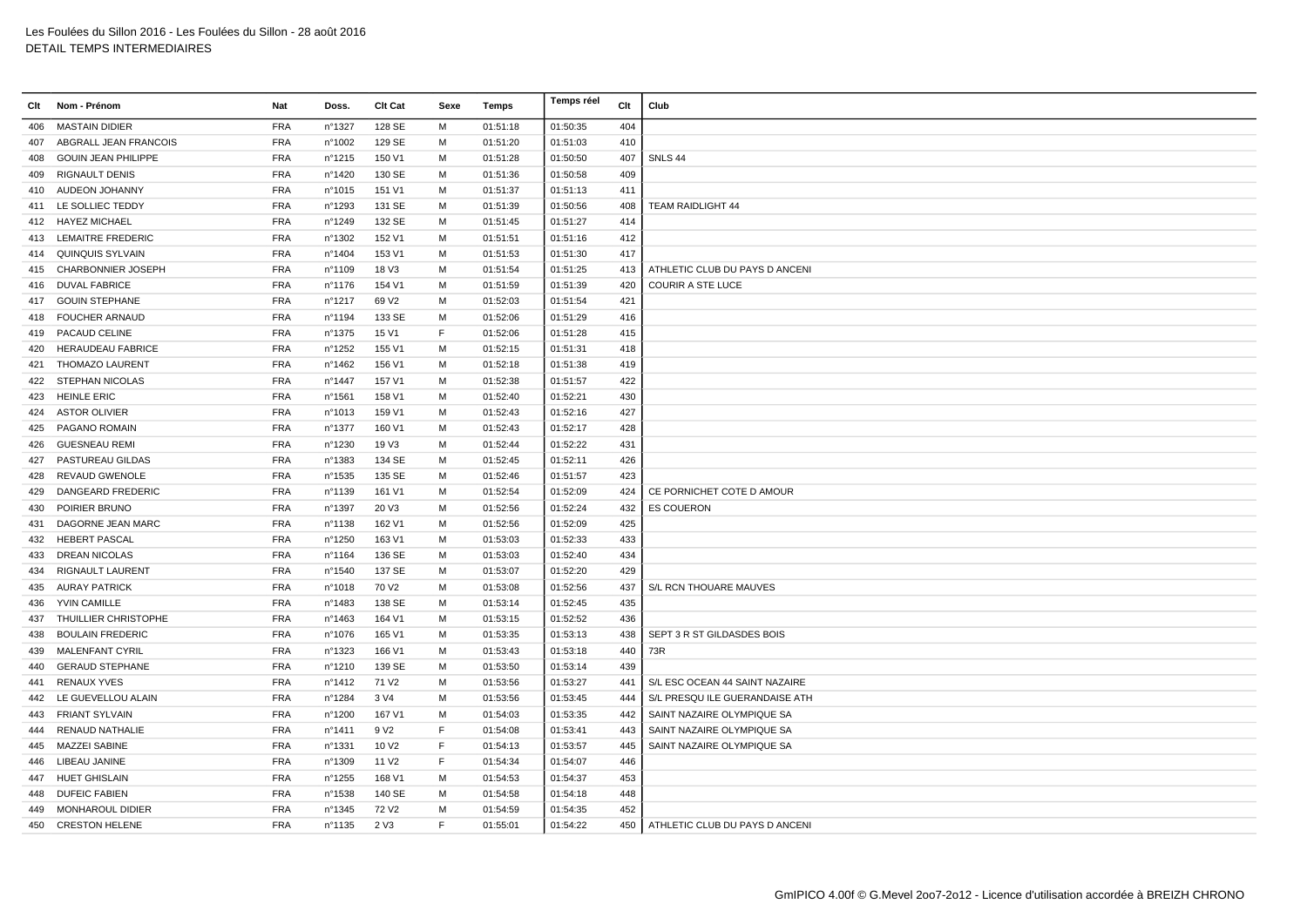|     | Clt Nom - Prénom          | Nat        | Doss.            | <b>Clt Cat</b>    | Sexe | Temps    | Temps réel | Clt | Club                           |
|-----|---------------------------|------------|------------------|-------------------|------|----------|------------|-----|--------------------------------|
| 451 | APPERRY LAURENT           | <b>FRA</b> | n°1012           | 169 V1            | M    | 01:55:03 | 01:54:18   | 449 |                                |
| 452 | <b>PARIS PASCAL</b>       | <b>FRA</b> | n°1380           | 141 SE            | м    | 01:55:03 | 01:54:18   | 447 |                                |
| 453 | <b>BRISSEAU PHILIPPE</b>  | <b>FRA</b> | n°1091           | 170 V1            | м    | 01:55:08 | 01:54:56   | 457 | PASS J AIME COURIR             |
| 454 | QUEFFELEC CLEMENCE        | <b>FRA</b> | n°1402           | 17 SE             | F    | 01:55:13 | 01:54:28   | 451 |                                |
| 455 | ORIEUX STEPHANIE          | <b>FRA</b> | n°1373           | 16 V1             | F    | 01:55:19 | 01:54:41   | 454 |                                |
| 456 | RICHARD DOMINIQUE         | <b>FRA</b> | n°1415           | 21 V3             | M    | 01:55:21 | 01:54:56   | 456 | S/L RCN VERTOU                 |
| 457 | <b>VERDEAU FRANCOISE</b>  | <b>FRA</b> | $n^{\circ}$ 1477 | 3 V3              | E    | 01:55:27 | 01:54:50   | 455 | AL BOUGUENAIS                  |
| 458 | <b>PELTIER Francoise</b>  | <b>FRA</b> | n°1489           | 12 V <sub>2</sub> | F    | 01:55:48 | 01:55:10   | 458 | AS CHU NANTES                  |
| 459 | <b>PASQUIER DAVID</b>     | <b>FRA</b> | n°1382           | 142 SE            | M    | 01:55:52 | 01:55:36   | 461 |                                |
| 460 | <b>OUDET THOMAS</b>       | <b>FRA</b> | n°1374           | 143 SE            | м    | 01:55:56 | 01:55:14   | 459 |                                |
| 461 | <b>BESSERER ALAIN</b>     | <b>FRA</b> | n°1052           | 22 V3             | м    | 01:56:01 | 01:55:30   | 460 | SAINT NAZAIRE OLYMPIQUE SA     |
| 462 | <b>MAUGIN CAROLE</b>      | <b>FRA</b> | n°1329           | 17 V1             | F    | 01:56:25 | 01:56:17   | 465 | <b>TERRES DE FENETRE</b>       |
| 463 | <b>MILLET BRICE</b>       | <b>FRA</b> | nº1340           | 144 SE            | M    | 01:56:31 | 01:55:51   | 462 |                                |
| 464 | <b>GUILBERT ANTOINE</b>   | <b>FRA</b> | n°1236           | 145 SE            | M    | 01:56:31 | 01:55:51   | 463 |                                |
| 465 | THEBAUD ANTHONY           | <b>FRA</b> | n°1456           | 146 SE            | М    | 01:56:32 | 01:56:02   | 464 |                                |
| 466 | MARCHADIER Alexandre      | <b>FRA</b> | n°1499           | 147 SE            | м    | 01:56:56 | 01:56:18   | 466 | <b>MS CHANTENAY NANTES</b>     |
| 467 | <b>CORNUAT LUC</b>        | <b>FRA</b> | nº1127           | 73 V <sub>2</sub> | M    | 01:57:00 | 01:56:42   | 468 |                                |
| 468 | <b>MEUDEC RONAN</b>       | <b>FRA</b> | n°1336           | 171 V1            | M    | 01:57:11 | 01:56:41   | 467 | ATHLETIC CLUB DU PAYS D ANCENI |
| 469 | <b>GUINEL KEVIN</b>       | <b>FRA</b> | n°1240           | 148 SE            | M    | 01:57:51 | 01:57:24   | 469 | S/L AC LA CHAPELLE/ERDRE       |
| 470 | N DIAYE ANGELE            | <b>FRA</b> | n°1553           | 13 V <sub>2</sub> | F    | 01:58:04 | 01:57:38   | 470 | SERBOUTI RUN                   |
| 471 | <b>GUERIN DOMINIQUE</b>   | <b>FRA</b> | n°1228           | 172 V1            | м    | 01:58:05 | 01:57:41   | 471 |                                |
| 472 | <b>JANVIER SOPHIE</b>     | <b>FRA</b> | n°1261           | 18 V1             | F    | 01:58:16 | 01:57:51   | 472 |                                |
|     | 473 PHELIPPEAU CHRISTOPHE | <b>FRA</b> | n°1389           | 74 V <sub>2</sub> | M    | 01:58:24 | 01:57:59   | 473 |                                |
| 474 | <b>GRELIER JEAN YVES</b>  | <b>FRA</b> | n°1219           | 75 V <sub>2</sub> | м    | 01:58:52 | 01:58:25   | 475 | SIGMA TEAM DEFI SPORT          |
| 475 | <b>NEAU FABIENNE</b>      | <b>FRA</b> | n°1362           | 14 V <sub>2</sub> | E    | 01:58:58 | 01:58:24   | 474 | <b>SERBOUTI RUN</b>            |
| 476 | CACHELEUX GREGORY         | <b>FRA</b> | n°1099           | 173 V1            | M    | 01:59:05 | 01:58:45   | 476 |                                |
|     | 477 ROUAUD VALERIE        | <b>FRA</b> | n°1429           | 18 SE             | E    | 01:59:05 | 01:58:46   | 477 |                                |
|     | 478 FLAMANT JEAN HUBERT   | <b>FRA</b> | n°1192           | 23 V3             | M    | 01:59:25 | 01:59:13   | 479 |                                |
| 479 | <b>BEAUMONT JEROME</b>    | <b>FRA</b> | n°1033           | 174 V1            | м    | 01:59:25 | 01:58:53   | 478 |                                |
| 480 | MUSTIERE EMMANUEL         | <b>FRA</b> | n°1358           | 175 V1            | м    | 01:59:45 | 01:59:45   | 480 |                                |
| 481 | ORIEUX NATHALIE           | <b>FRA</b> | n°1372           | 19 V1             | F.   | 02:00:22 | 02:00:04   | 481 | <b>GUIBOLES ET GAMBETTES</b>   |
| 482 | <b>DENNIEL ALAIN</b>      | <b>FRA</b> | nº1149           | 76 V <sub>2</sub> | м    | 02:00:24 | 02:00:05   | 483 |                                |
| 483 | <b>BENSLIMANE ZOUBER</b>  | <b>FRA</b> | nº1044           | 77 V <sub>2</sub> | M    | 02:00:27 | 02:00:04   | 482 | AL BOUGUENAIS                  |
| 484 | <b>LEBRETON CYRILLE</b>   | <b>FRA</b> | n°1295           | 176 V1            | M    | 02:00:38 | 02:00:06   | 484 |                                |
| 485 | <b>BOSSY MARINA</b>       | <b>FRA</b> | n°1075           | 19 SE             | F    | 02:00:48 | 02:00:23   | 487 |                                |
| 486 | CHARRUAU HELENE           | <b>FRA</b> | n°1114           | 20 SE             | F    | 02:00:50 | 02:00:20   | 486 |                                |
| 487 | <b>DESMAS CECILIA</b>     | <b>FRA</b> | n°1154           | 20 V1             | F.   | 02:00:50 | 02:00:16   | 485 |                                |
| 488 | <b>BLANCHET BERNARD</b>   | <b>FRA</b> | n°1516           | 24 V3             | M    | 02:01:28 | 02:00:57   | 488 | PASS'RUNNING                   |
| 489 | <b>CORIC MICHEL</b>       | <b>FRA</b> | n°1543           | 25 V3             | M    | 02:01:37 | 02:01:05   | 489 |                                |
| 490 | <b>BERNARD GEORGES</b>    | <b>FRA</b> | n°1046           | 26 V3             | м    | 02:01:49 | 02:01:24   | 490 |                                |
| 491 | <b>BAZIN LUC</b>          | <b>FRA</b> | n°1030           | 27 V3             | м    | 02:02:07 | 02:01:48   | 491 | AS CHU NANTES                  |
| 492 | <b>HENAFF JEAN MICHEL</b> | <b>FRA</b> | n°1251           | 177 V1            | M    | 02:02:48 | 02:02:11   | 492 |                                |
| 493 | ALLIAU SEBASTIEN          | <b>FRA</b> | n°1008           | 149 SE            | м    | 02:03:22 | 02:02:46   | 493 | SAINT NAZAIRE OLYMPIQUE SA     |
|     | 494 RENAUD CECILIA        | <b>FRA</b> | n°1410           | 21 V1             | F    | 02:03:22 | 02:02:49   | 494 | SAINT NAZAIRE OLYMPIQUE SA     |
|     | 495 SCHUMACHER GUILLAUME  | <b>FRA</b> | n°1441           | 150 SE            | M    | 02:03:46 | 02:03:25   | 495 |                                |
|     |                           |            |                  |                   |      |          |            |     |                                |